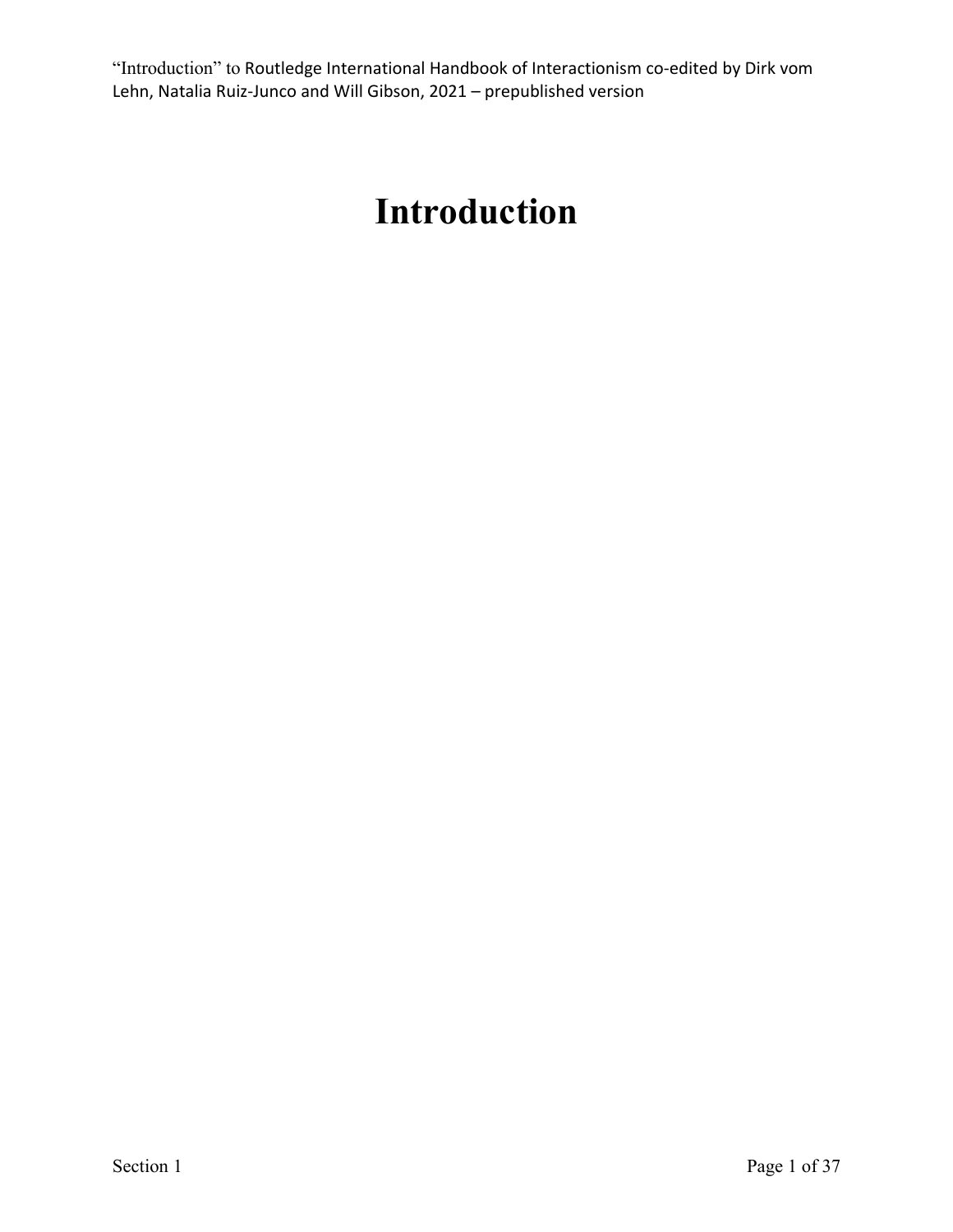## **1**

### **Introduction**

As scholarly perspectives and methods mature, the need is often felt to take stock and assess where they are and where they are going. Some of this reflective work is undertaken at conferences where academics meet to discuss their research and its relationship to existing and emerging scholarship. Handbooks are another place where such reflection takes place. They are less ephemeral than conference presentations, providing members of the field and others with retrospective debate, discussions of the 'state-of-the-field' and, usually, an attempt to project possible futures. Thus, handbooks act as a resource to orient new and established practitioners to a novel and changing field, and once published, they become a historical marker of the discipline.

This handbook follows in the footsteps of eminent scholars who, in the 1960s, 1970s and in the early 2000s, produced important summative accounts of interactionism.**<sup>1</sup>** Of particular note is Larry T. Reynolds and Nancy J. Herman-Kinney (2003)'s *Handbook of Symbolic Interactionism*, which is the most recent work of this type. Produced nearly two decades ago, the book serves as a thorough and detailed background on theories, methods, concepts and several subfields of interactionist studies. It is a landmark publication that brought together established and emerging scholars at the time of the book's production, and it remains a key text for many of us working in the field. Their expansive collection includes important chapters that contextualised interactionist theory in relation to early philosophical sources, traced the more recent intellectual influences shaping classic interactionism and expanded upon the contributions of such foundational figures as Charles H. Cooley, W.I. Thomas and G.H. Mead. Further, the collection reflected the wide scope of interactionist approaches, including studies by scholars who align themselves with the Chicago School, the Iowa School, the dramaturgical approach,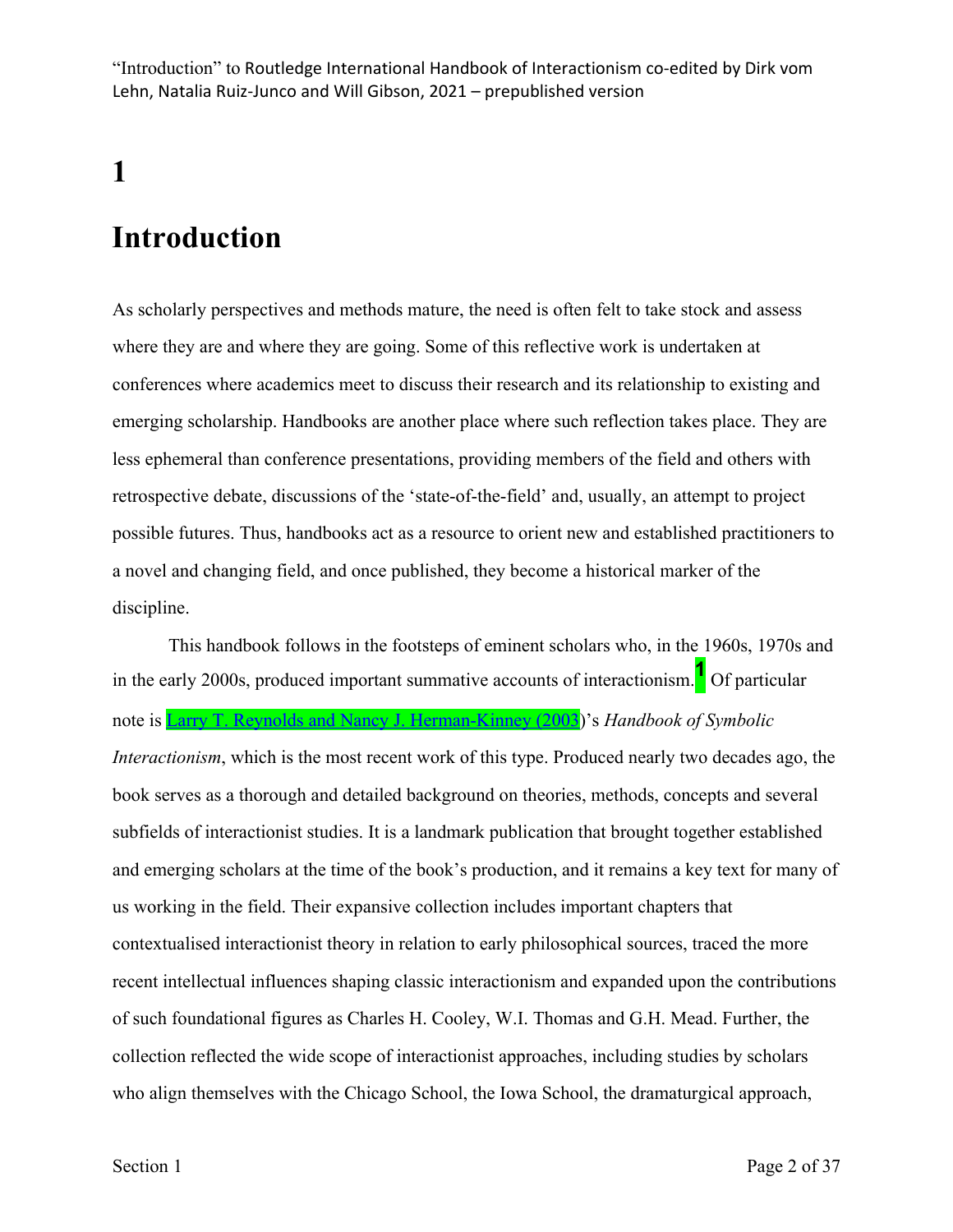and ethnomethodology and conversation analysis. Contributors to the volume discussed methods of symbolic interactionism and a diverse range of concepts, from *mind*, *self*, and *society* to *role* and *social organization*. A core part of the handbook comprised studies of institutions, such as economic, military, educational and religious institutions, as well as the mass media and explored conceptual issues such as deviance, collective behavior, race and ethnic relations, as well as occupations and professions, and community and urban life. Finally, Reynolds and Herman-Kinney's handbook ended with an exploration of several areas of focus for interactionists: social problems, cultural studies, semiotics, pragmatism and narratives, as well as an assessment of future developments in the field. All in all, the book remains one of the most important collected texts in interactionist scholarship.

### **Why a new handbook?**

Given the expansive reach and the substantial successes of this earlier handbook, one may reasonably ask why another is necessary. There are two main answers to this question. The first has to do with the instrumental purpose of handbooks – as a *toolkit* to make sense of a specific field of knowledge at a particular point in time. The present text is the result of an interrogation of the rapidly changing contemporary field of interactionism. Kent Sandstrom, Lisa-Jo van den Scott and Gary Fine in this volume point to three trends that define the current state of interactionism: a *diversity* of perspectives, increasing *fragmentation* regarding the theoretical nucleus of interactionism, and *internationalization*. In this introduction we address these trends with a slightly different focus: *theoretical diversity and expansion*, *an increasingly globalized field* and *broad dissemination of interactionist thought within the social sciences*.

First, there is a continuing tendency to embrace theoretical diversity, which has been a noticeable trend since before the publication of the last handbook. Since the last decade of the 20th century, scholars have merged or expanded interactionist insights with other frameworks,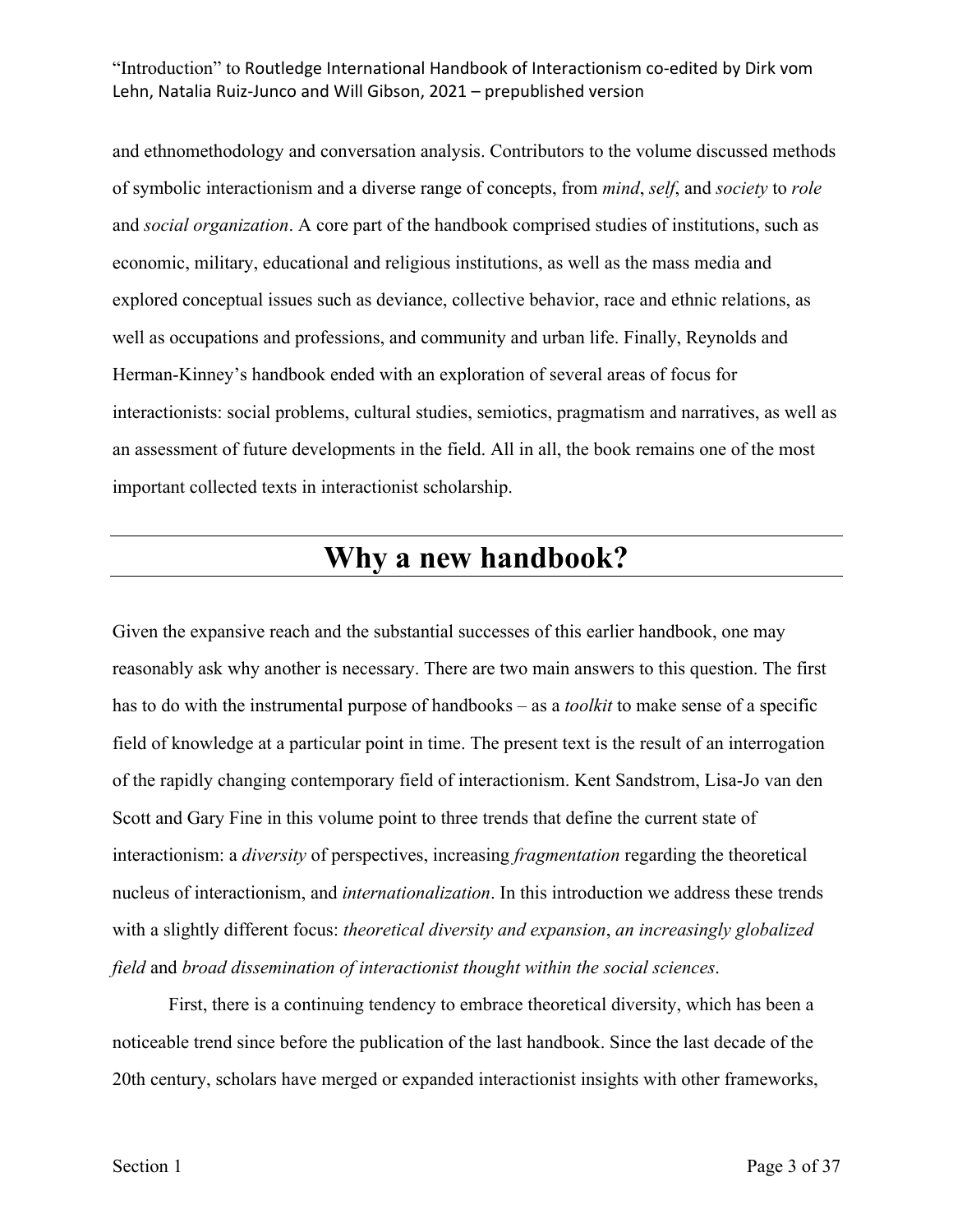such as cultural studies (Becker and McCall, 1993; Denzin, 1992), feminism (Kleinman and Cabaniss, 2019) and performance studies (Denzin, 2003) and have created novel ways of doing research, including those inspired by theoretical critiques of positivist scientific writing, such as autoethnography (Ellis et al., 2001;  $Richardson$ , 2016). In the first two decades of this century this trend towards theoretical diversity has continued. However, rather than pouring their ideas and research efforts into separate "silos" of intellectual activity, interactionists increasingly accept the diversity and interconnectedness of their perspectives, pushing further the theorization of new areas of research and new positions of critique.

An example of such developments is Leslie Irvine's chapter in this volume, which expands interactionist canon by exploring the connections between humans, nonhumans and the natural environment. Her chapter refutes what she characterizes as the anthropocentric framework of Meadian theory, which, she suggests, led interactionists to assume the centrality of human selfhood and to reject or ignore the self-experiences of other animals. A further illustration of theoretical innovation can be found in theorizations of the body: Lisa Jean Moore and Sumayra Khan's chapter shows the synergies between interactionism and several critique perspectives – such as Fatness Studies, Disability/Accessibility Studies, and Transgender Studies – in accounting for the embodied experiences of health and illness. As a final example, J.E. Sumerau's chapter on non-binary sex, gender and sexualities points out that interactionism has been one of the sociological perspectives that has supported the construction of a binary social world. She, however, notes that the interactionist tradition can correct this by exploring the social construction of sex, gender and sexuality at a much deeper level, questioning the binaries that appear in both social life and in social research practice.

The second trend in the field is towards the globalization of interactionism. In a special issue published the same year as the previous handbook, *Philip Manning and David Maines* (2003: 497) pointed out that "the future of symbolic interactionism is global, although its origins are thoroughly American." This certainly has come to be true, as interactionism is no longer an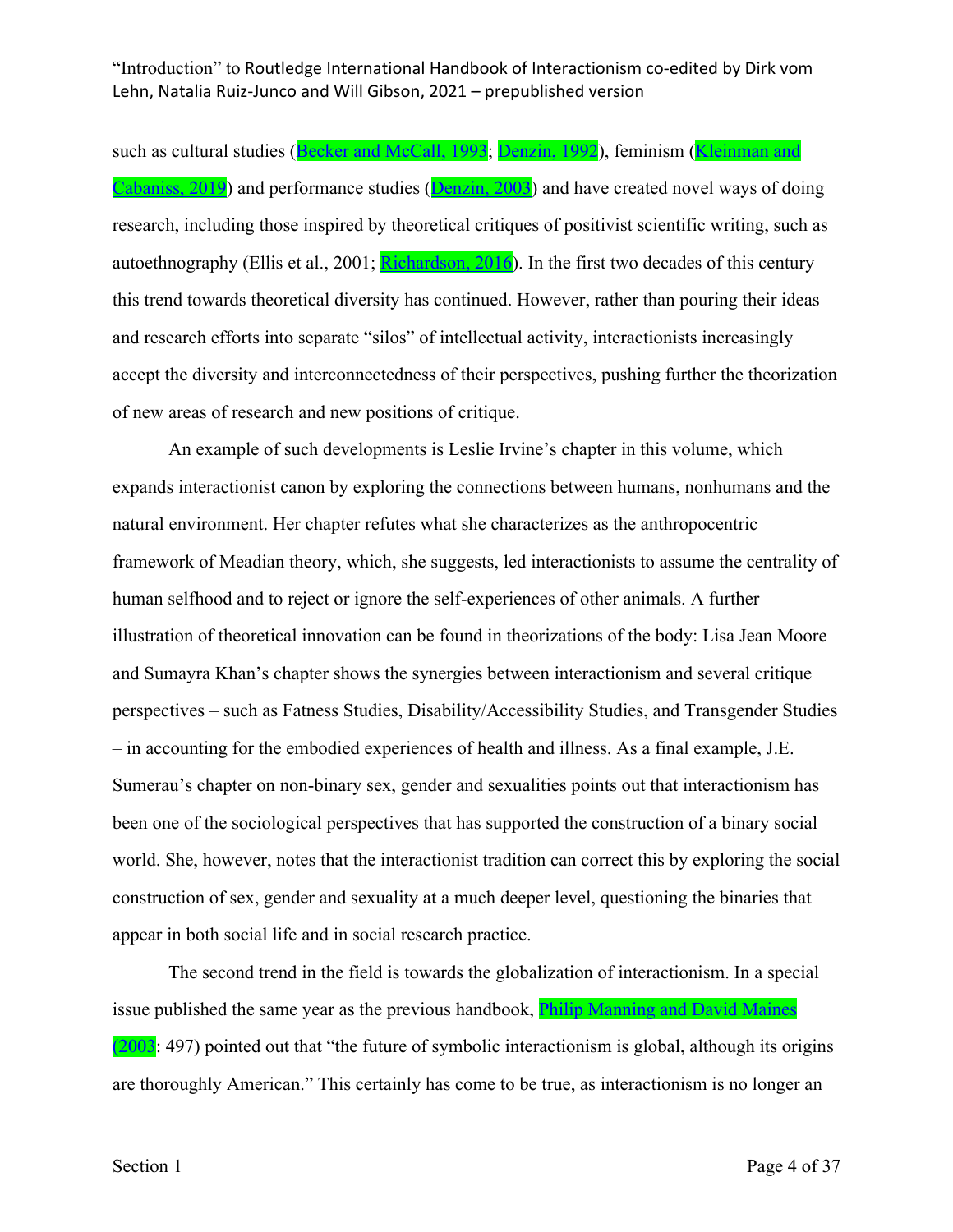American affair (see, e.g., Plummer, 2010; Vannini, 2008), with conferences focusing on interaction being held around the world and with an increase in topics of investigation that are of global significance (see, e.g., Knorr-Cetina, 2009) being studied in areas of the globe beyond the United States (see, e.g., *Müller, 2015*; To, 2013). In the recent past, interactionism has attracted enormous talent outside the territorial borders of North America. Scholars based in Europe now have an institutional anchor for their scholarship – the European Society for the Study of Symbolic Interaction – and have transformed interactionism by incorporating approaches embedded in their unique social contexts (see **Engdahl and Müller, 2015; Müller, 2015**). The current volume reflects this diversity with a third of the contributions coming from Europe and beyond.

The third trend is towards the increasing acceptance and influence of interactionist theories, concepts and methods within the social sciences. Again, this is not new, as Gary Fine (1993), and, later, David Maines (2001) argued, interactionist theory and method has become a mainstay of much sociological work to the extent that, in Atkinson and Housley's (2001) words, within sociology "we are all interactionists now". Indeed, interactionist treatment of concepts such as *mind*, *self*, *society*, *time*, *deviance* and *stigma* have become central to debates not only in sociology, but across the social sciences. For example, as Baptiste Brossard demonstrates in this volume, interactionism has been a key approach to the study of mental health, with landmark studies including Erving Goffman's *Asylums* (1961) and *Stigma* (1963), and Tom Scheff (1966)'s *Being Mentally Ill*. Interactionism has also greatly contributed to the study of emotion: while they were initially hindered by a focus on the cognitive aspects of the self in Meadian theory, contemporary interactionists have done much to break away from the limits of this framework (Collins, 2014; Ruiz-Junco, 2017; Turner and Stets, 2006). As Doyle McCarthy's chapter shows, the intersections of interactionism with cultural studies has given rise to diverse concepts for understanding emotions as normatively organized, interactionally situated, cultural (and semiotic) practices.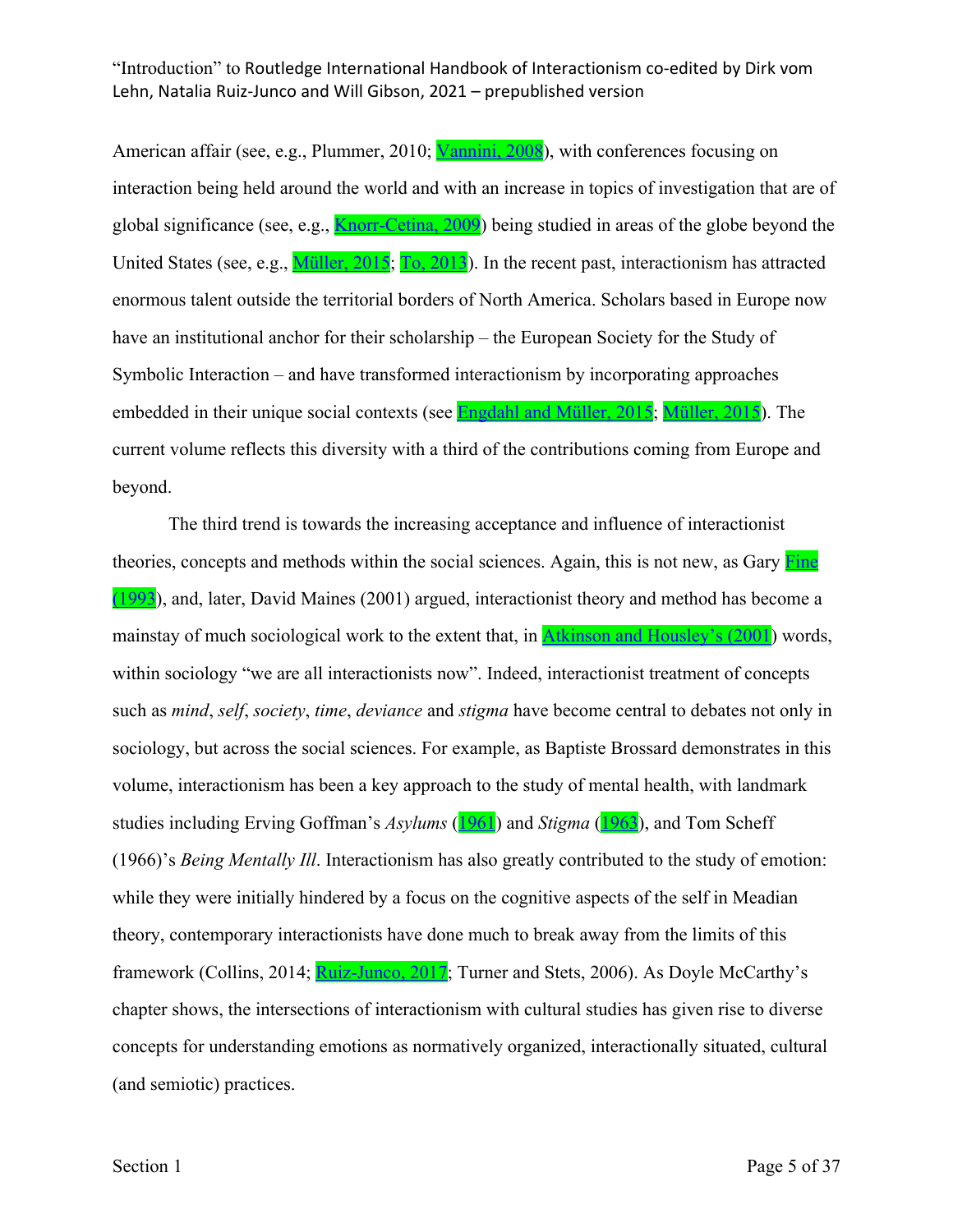In summary, then, these three trends – theoretical diversity and expansion, an increasingly globalized field and broad dissemination of interactionist thought within the social sciences – warrant a text that can 'take stock', bringing together scholarly work that reflects the remarkable advances and diversity within our community. We think the fascinating collection of chapters that the authors have generously contributed to this volume do exactly that.

However, a further and critically important reason why we need a new handbook is because of the social and cultural changes that we have experienced over the past 17 years through rapid technological innovation. New technologies have thoroughly altered the nature of social interaction, and the types of resources available (both individually and institutionally) to make meaning about ourselves, our contexts and society at large (Couch, 2017). People's experiences are frequently mediated or even *constituted* by technology, with new ways of speaking, new forms of activity, and with individuals and institutions using an ever-changing and expanding range of resources that alter how we do our work, socialize, access and process information and, ultimately, how we make sense of ourselves and the others around us. New communication technologies and their impact on human interaction, or the increasing use of the 'terminal' as a form of transforming self-understandings (see Simon Gottschalk's chapter in this volume on the terminal self) are now important foci of attention for interactionist researchers. These and other related changes also present new challenges for us as scholars altering the nature of the ethnographer's gaze, our understanding of our engagement with social worlds as sensory spaces, and the practices that researchers use to represent knowledge (see Emilie Morwenna Whitaker and Paul Atkinson's chapter).

Given this, one of the key aims of this handbook is to survey the major frameworks within contemporary interactionist scholarship; to show how they are being used to shed light on current experiences/practices of self, identity negotiation and interaction; to reflect on the conceptual and methodological innovations made by scholars and the challenges we face as an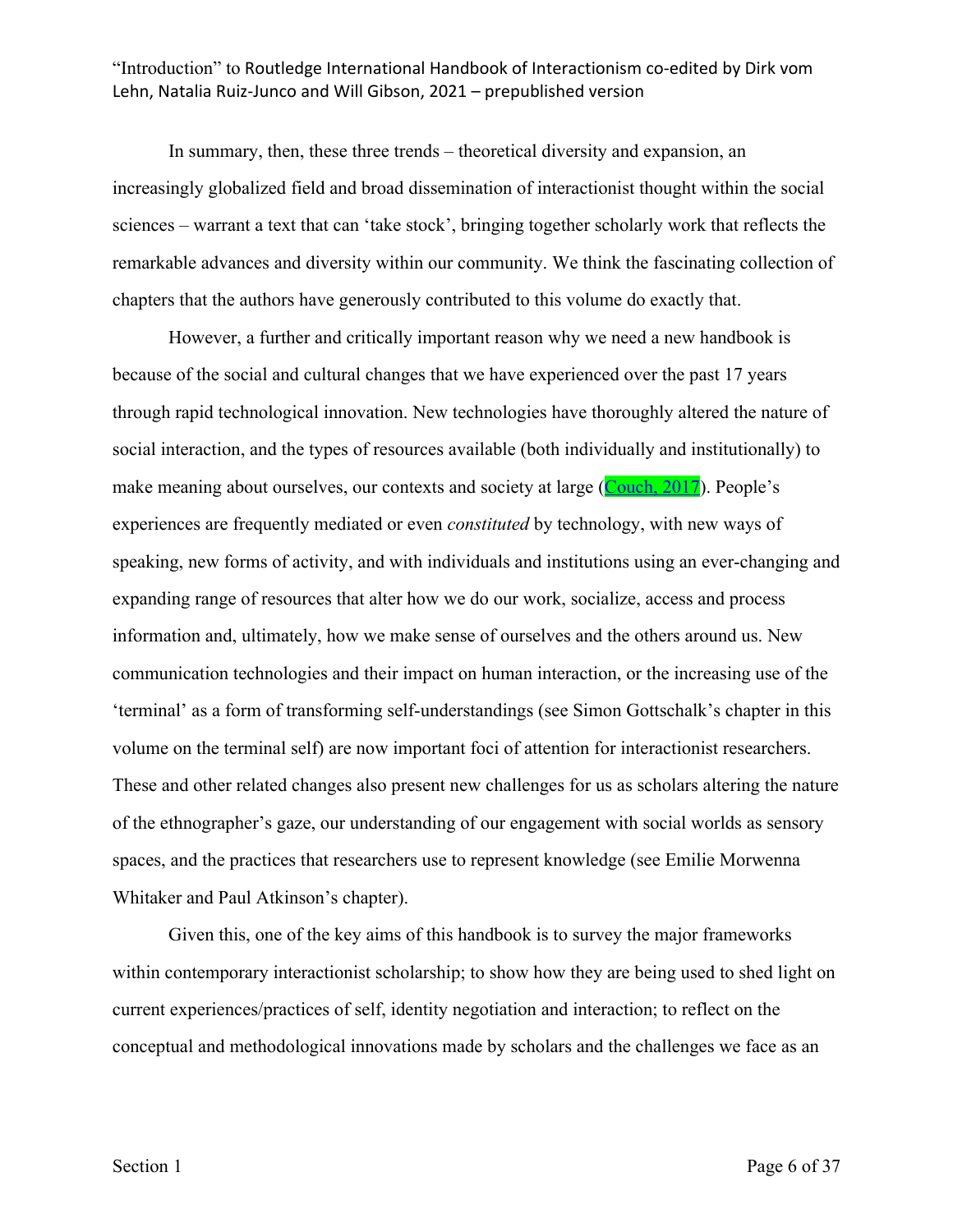interdisciplinary field. We see this as a *continuation of* the work undertaken in the previous handbook and in the other collections referenced earlier.

A second aim of this collection is to provide an *interpretation* of the field of interactionism. This is an implicit function of all handbooks as their selection of content necessarily results in the construction of an interpretation and framing. Readers should not treat this (or any) handbook as representing the totality of a field, as collected works are always biased statements to some extent. Perhaps the most important feature of our own framing is the way we label the field and our definition of its boundaries. Readers will note that, in contrast to Reynolds and Herman-Kinney's (2003) text, we do not call this a handbook of 'symbolic interactionism', but of *interactionism*. This broader term is much more inclusive and enables us to include critically important areas of work, such as ethnomethodology and conversation analysis that sit uneasily in the more specific symbolic interactionism framing. This is not a new move within interactionism, as major statements on interactionism such as Reynolds (1993) and Atkinson and Housley's (2003) articulations (the latter published in the Reynolds and Herman-Kinney handbook) chose to discard the term 'symbolic', seeking an expansive lens from which to reimagine the field. In our case, the choice is as an attempt to embrace a plurality of perspectives in an increasingly global and interdisciplinary landscape. As we discuss later, we see interactionism as a family of perspectives that, while diverse, have a key common concern with people's meaning making practices in social life (cf. **Dingwall et al., 2012**).

In spite of this, readers will encounter variation in the terminology used by the authors in these chapters, with some referring specially to 'symbolic interactionism' and others opting for the more generic term 'interactionism'. Similarly, there is variation in the ways that authors refer to people, using terminology such as 'actors' and 'members', which can carry quite specific conceptual implications. The label 'actor' is more strongly associated with symbolic interactionist theories that draw attention to notions of 'role taking' and the relation between social selves and society. In contrast, 'member' comes from Harold Garfinkel's work and its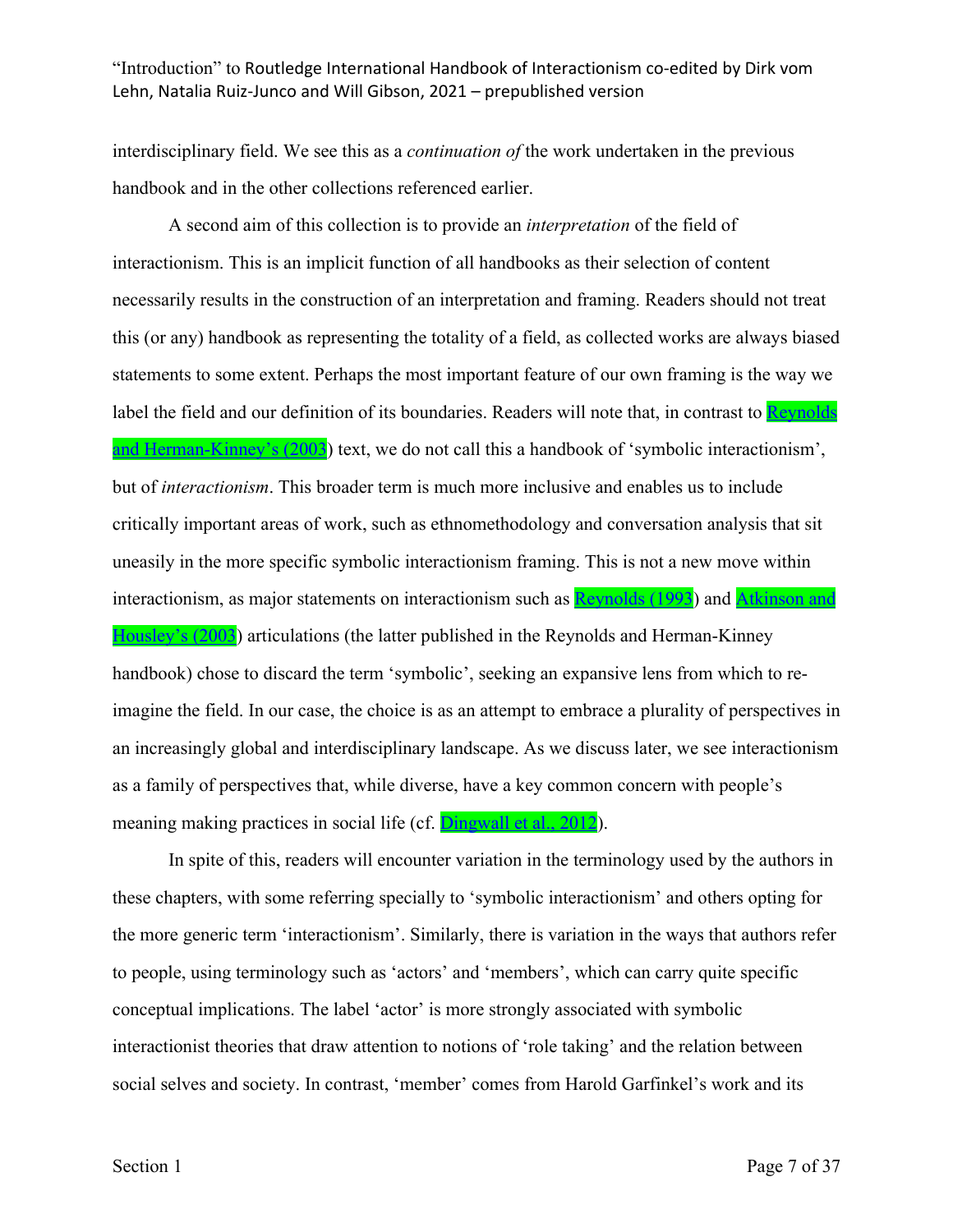emphasis on people's own practices/methods of meaning-making of the contexts in which they find themselves. In this introduction, we use the more common term 'people' to avoid the implications that the specific terms carry. However, we have decided not to impose this restriction on the contributors, and we regard the variation in the conceptual language across the chapters as a reflection of exactly the diversity that we are concerned to represent.

### **Structure of the handbook**

The handbook is organized around six themes: *varieties of interactionism* (which encompasses an analysis of key theoretical ideas in the field); *self, identity and emotions*; *social organization*; *media and the Internet*; *research method*s and *reimagining interactionism*. As we discuss in more detail later, we see these themes as major areas of work over the last two decades. In selecting the content for these sections, we have avoided reproducing content that was comprehensively covered in the 2003 volume. So, for example, we have not included a focused discussion on the Chicago School, which has been the subject of much scholarly attention (see Bulmer, 1984; Chapoulie, 2020; Fine, 1995; Musolf, 2003). Similarly, we have not included a chapter on the antecedents of symbolic interactionism that were covered in detail by Prus' and Reynolds' chapters in 2003. We do not include statements solely focused on G.H. Mead's theory or the Chicago School because we aim to avoid reducing the pragmatist strand of interactionism to G.H. Mead's thought: as Frithjof Nungesser's chapter in this volume argues, the study of social interaction must include a full array of interdisciplinary research and pragmatist ideas (beyond Mead's) in its understanding of how people adapt to their changing environments.

Given our interests in articulating an inclusive field, we have intentionally avoided prioritizing one particular strand of interactionism over others. Indeed, as we will explain, we are critical of narrow conceptions of interaction that privilege particular strands of thought over others. Instead, we have explicitly sought chapters that show how the field has advanced over the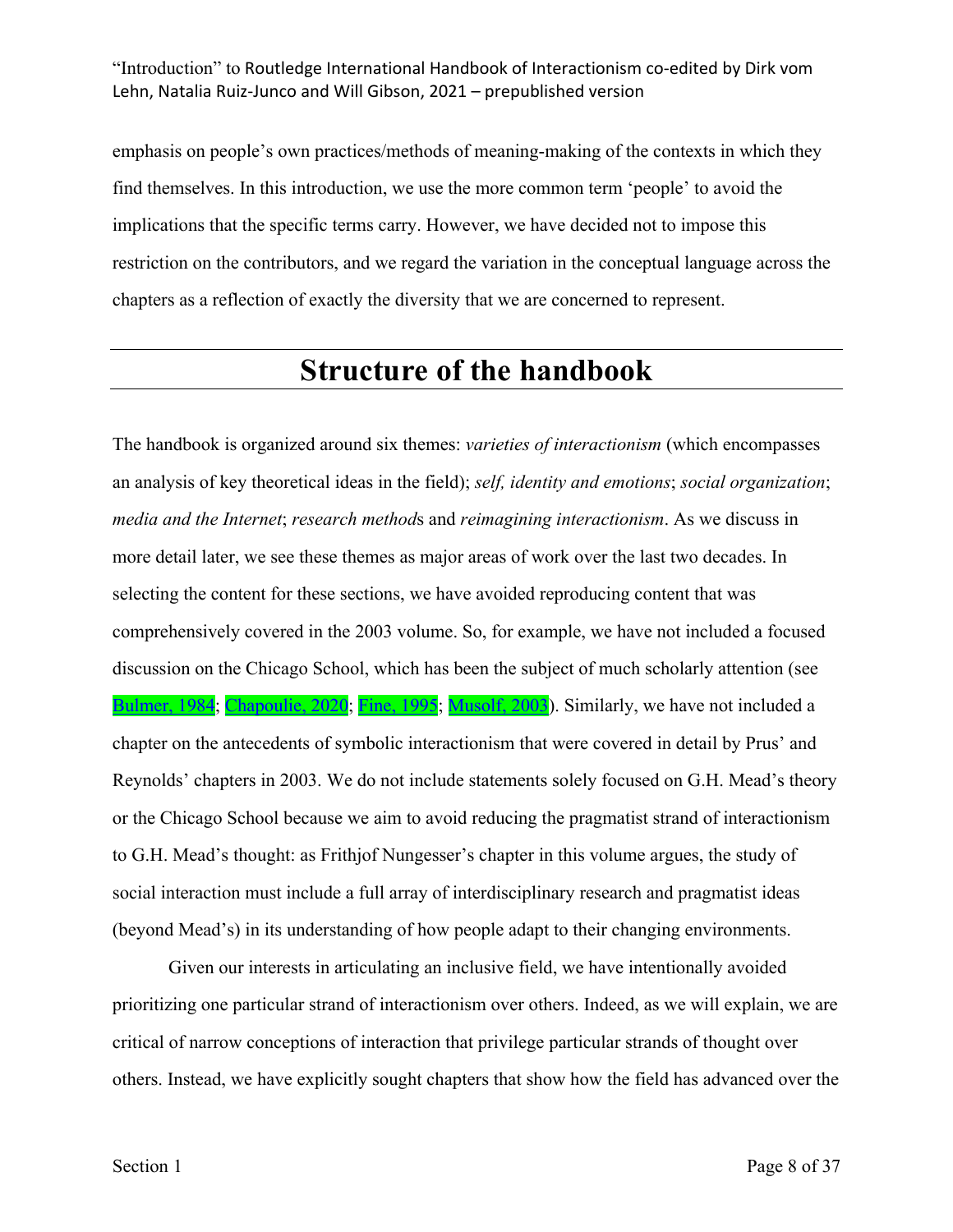past 17 years and that reflect on new developments in the thinking about the history of interactionism. Our intention has been to include representative perspectives that explore the contemporary significance and the potentials of interactionist arguments that resonate with current debates about sex and gender, the body, race and racialization, the natural environment and animals, time and space, the Internet and social media, as well as institutions such as the media and the police. Suffice it to say that, while we have tried to be as inclusive as possible in our selection of topics, the obvious limitations of space mean that neither the theoretical/conceptual approaches nor the empirical areas that we cover here exhaust what interactionism has to offer.

### **Varieties of interactionism**

*Interactionism* can be thought of as a family of perspectives and methods within the social sciences and humanities that are applied to the study of a wide range of diverse topics (cf. Dingwall et al., 2012). As we have said, the common assumption that interactionism can be equated with symbolic interactionism is problematic, as the interactionist family is much larger than that.

There are several key features that these diverse areas have in common. First, the notion that human interaction is the context for the emergence of role-taking and is the basis of the social self has dominated the landscape of interactionist thinking since its early pragmatist roots (see Nungesser in this volume). Further, interactionists examine how people orient to the world around them according to the meaning it has for them; they consider that meaning arises from interaction, and they view interpretation as a process that is ongoing in interaction as people build and modify meaning in concrete situations (Blumer, 1969; Garfinkel, 2006/1948). From these general premises, interactionist research explores how relationships between people arise and how people maintain, experience, develop and change their sense of self in social relationships. It investigates society and the 'social self' by analyzing how social situations are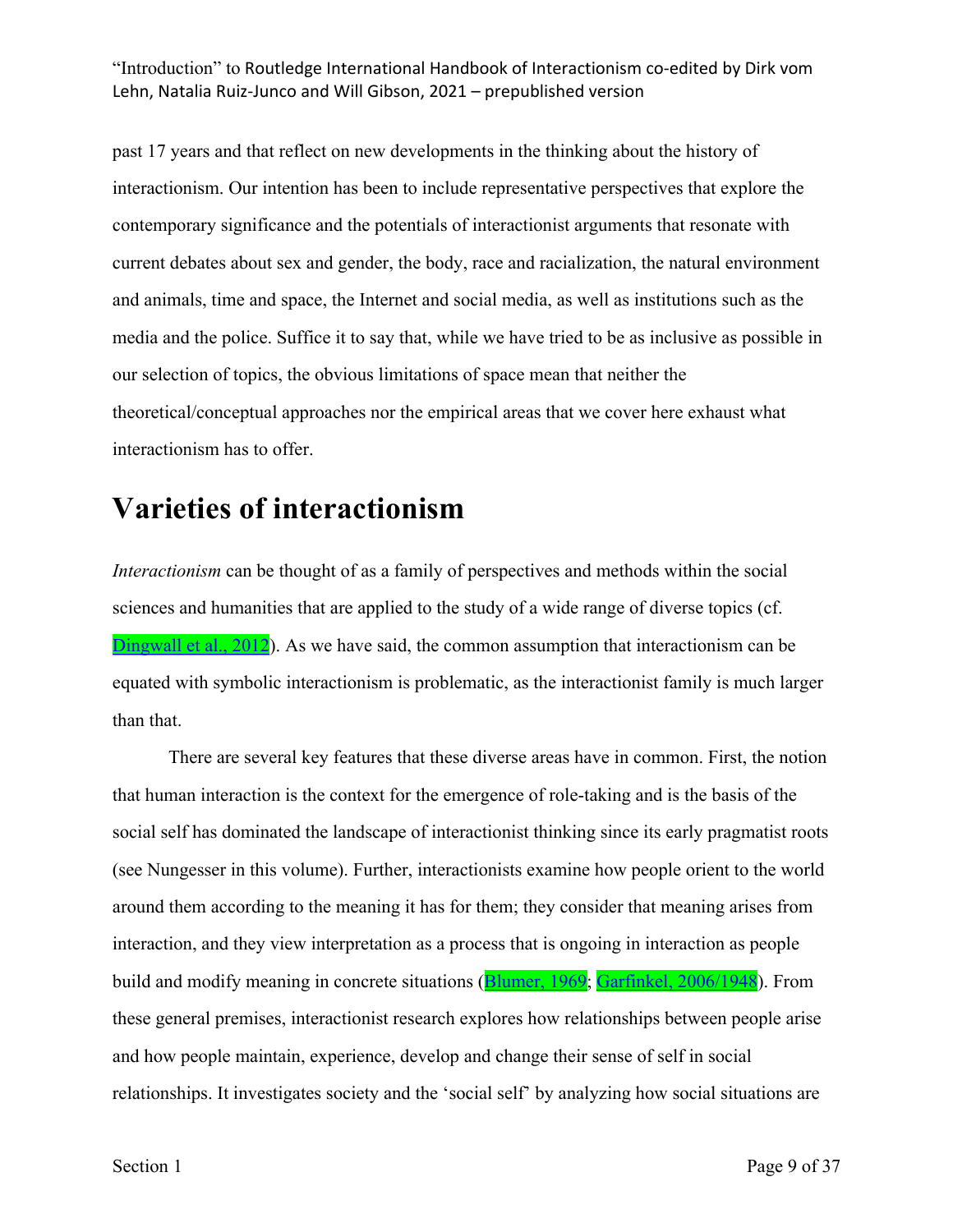organized through peoples' actions and interpretive acts and how this organization structures relationships between individuals in society. In the following paragraphs, we wish to show in more detail how these themes intersect, as well as the ways they have been developed as distinct approaches.

Probably the most widely known interactionist perspective outside of sociology is symbolic interactionism. The term was coined by Herbert Blumer (1900–1987), who provided a landmark statement on the conceptual character of the perspective, which drew substantially on the work of G.H. Mead (1863–1931) (Blumer, 1969). Blumer's account of symbolic interactionism gave rise to an extremely successful research program and, as Thomas Morrione aptly discusses in his chapter, provided a clear agenda for sociologists, offering invaluable tools for the study of the human condition in terms of peoples' perspectives, identities, and actions as *emergent* developments rather than as inflexibly determined by outside forces. In Morrione's view, Blumer's approach is not just a 'micro' perspective but is, rather, a holistic endeavor that also encompasses macro-aspects of society. Symbolic interactionism grew in the United States at a moment of innovation for the discipline of sociology, and at a time when American society was subject to tremendous social changes, Blumer opened a theoretical space for the conceptual and empirical study of diverse and changing social settings and practices in a way that had been missed by the dominant framework of the time, structural functionalism (Low and Bowden,

### 2020).

The founder of structural functionalism, Talcott Parsons, was the doctoral advisor of another 'founder' of interactionism, Harold Garfinkel (1917–2011). Garfinkel began his PhD at Harvard at the time that Blumer was developing symbolic interactionism in Chicago and Berkeley. As Jason Turowetz and Anne Rawls note in this volume, Garfinkel took from Parsons an interest in the classic tradition of Émile Durkheim and Max Weber. However, Garfinkel (2006/1948) rejected the social-scientific perspective underlying Parsons' approach and began to develop his own sociological attitude that would eventually be formulated as the perspective of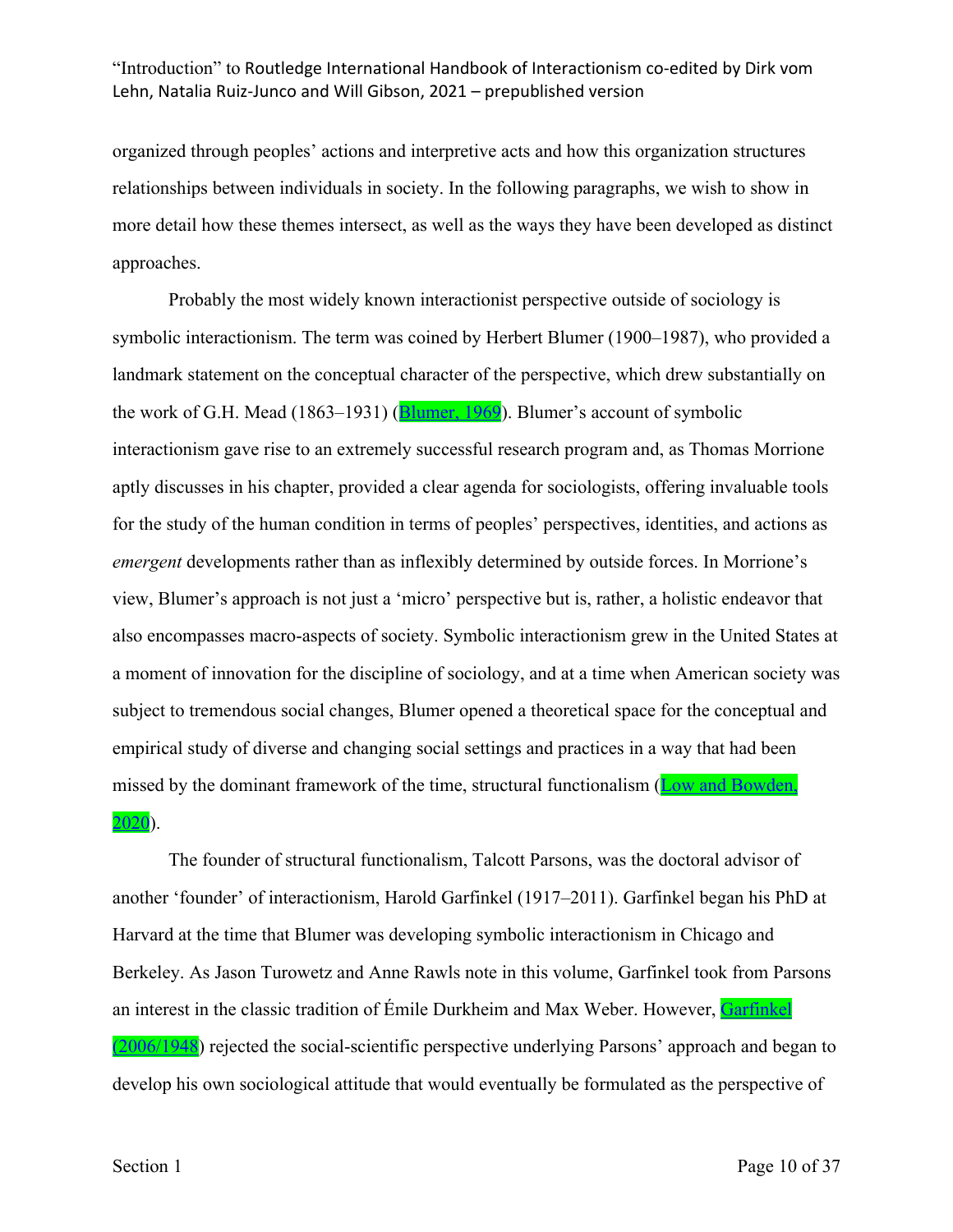*ethnomethodology* (Garfinkel, 1996, 2002). Ethnomethodology has a strong affiliation to phenomenology and in particular to the social phenomenology developed by Alfred Schutz (1967; Rawls, 2002, 2006; vom Lehn, 2014). Like symbolic interactionism, ethnomethodology is closely related to the pragmatist philosophy as developed by Peirce, James, Dewey, Addams and Mead (Emirbayer and Maynard, 2011). As Nungesser's chapter brilliantly illustrates, classic interactionists – specifically Dewey and Mead – understood interaction from the standpoint of an organism that relates and adapts to a specific environment. Relatedly, Garfinkel (2002) argued that sociology should prioritize the point of view of societal members and that it should aim to reveal the *organization of concrete everyday social practices*. In his 'tutorial exercises' (Garfinkel, 1967, 2002), which in textbooks are often called 'breaching experiments' (Giddens, 2009), Garfinkel explored and demonstrated that people approach social situations with expectations about how they should be conducted. Through its 'progeny' discipline of conversation analysis (CA), ethnomethodologists have discovered the detailed practices and methods through which people orientate to the problem of creating mutual understanding in concrete situations. By examining audio recordings through detailed transcriptions, conversation analysts reveal the organization of talk and demonstrate the social and collaborative accomplishment of people's problem-solving efforts. An underlying principle of ethnomethodology is that the coordination of social actions is possible because people mutually render their orientation toward shared practice *witnessable to others*. The theoretical focus on the possibility of coordinated action stems from ethnomethodology's concern with the study of society from the perspective of "the social fact tradition," to which the classic European theorists that influenced Garfinkel belonged (see Turowetz and Rawls in this volume).

With the development of CA, ethnomethodologists demonstrate their interest in practice by providing an understanding of 'language in use' that bears affinities to Mead's (1967/1934) theoretical discussion of 'communication' and of the production of 'meaning' through a 'conversation of gestures'. Further, Garfinkel's (1967, 2002) analysis of tutorial exercises show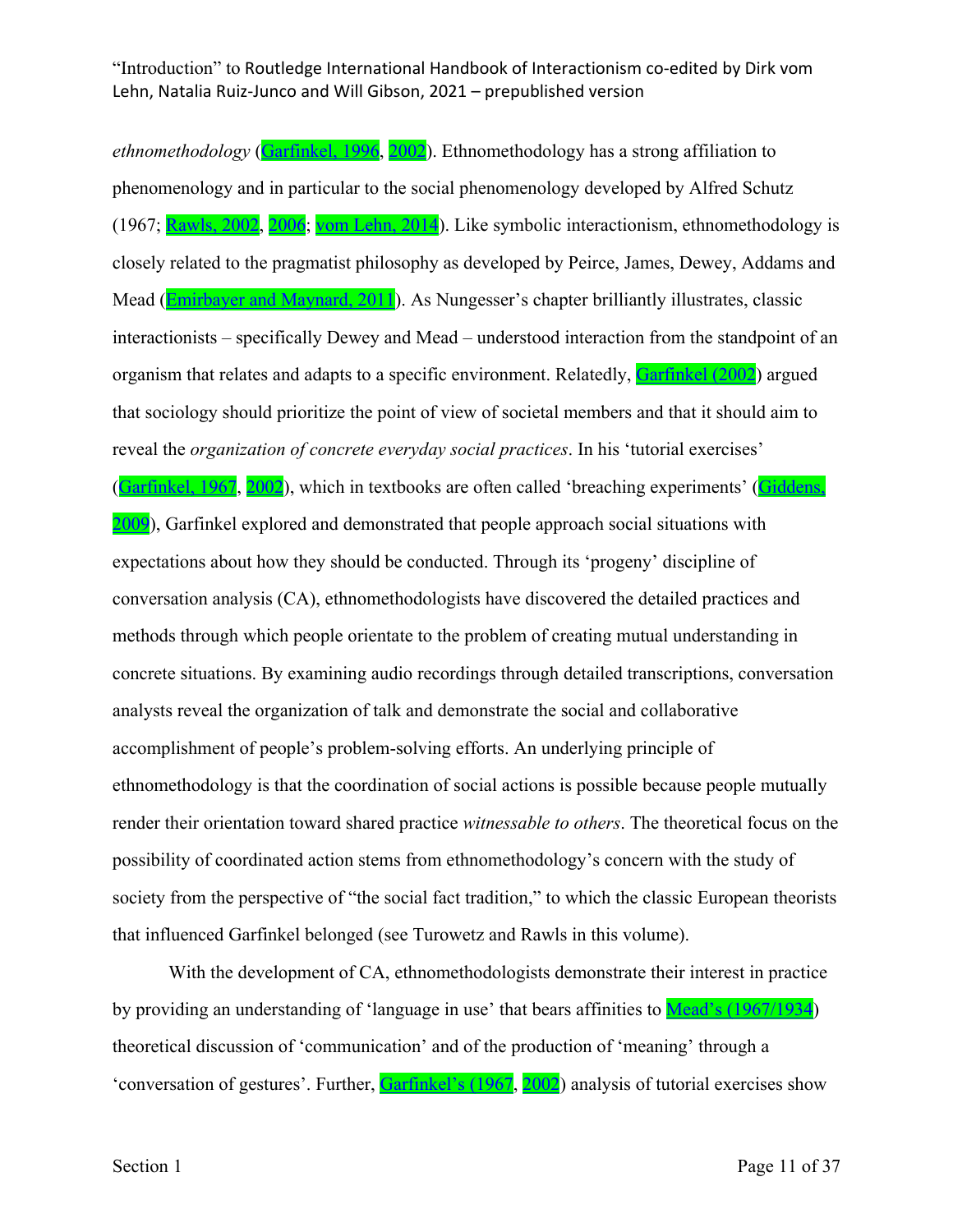how people deploy 'situated creativity' to deal with problems they encounter in the everyday, an argument that is cognate to **Joas's** (1996) analysis of 'creative action'. More recent ethnomethodological research using video recordings as principal data for the analysis of everyday interaction in work and public places add to those discussions by highlighting the interplay of vocal, visual and bodily action with the environment (Heath and Luff, 2000; Heath et al., 2010). This analysis relates to Mead's pursuits in the 'Philosophy of the Act' (1967/1938) as well as to research undertaken by Carl Couch (1925–1994) and colleagues at the New Iowa School of Symbolic Interactionism (Couch and Hintz, 1975). While less widely influential than ethnomethodology, the New Iowa School was founded by Carl Couch as a response to the original Iowa School of Symbolic Interactionism, led by Manford Kuhn (1911–1963). Kuhn's approach shifted the methodological emphasis of symbolic interactionism away from the more interpretive, ethnographic current associated with Blumer's approach. As Michael Katovich and Shing-Ling S. Chen point out in their chapter, Couch developed an alternative approach to Kuhn's, aimed at systematically pursuing symbolic interactionism's interest in the dynamic nature of social selves through video and audio recordings of behavior in laboratory settings. The New Iowa School of symbolic interactionism is further illustration of the diversity of ways in which the general commitment to studying meaning-making as a social process has been pursued.

Two further theorists that are important to mention are Anselm Strauss (1916–1996) and his student Erving Goffman (1922–1982): two giants of interactionism whose work is discussed here by Adele Clarke and Greg Smith, respectively. Although Strauss is perhaps best known for his introduction of grounded theory in contemporary qualitative research, Clarke's chapter in this volume showcases a richer Straussian toolkit for the students of interactionism, focused on the concept of negotiated order (Strauss et al., 1963) and its subsequent developments. Clarke distinguishes two periods of theoretical elaboration by Anselm Strauss and collaborators such as Susan Leigh Star (1956–2010): the first period spanned the 1960s to 1990, and the second from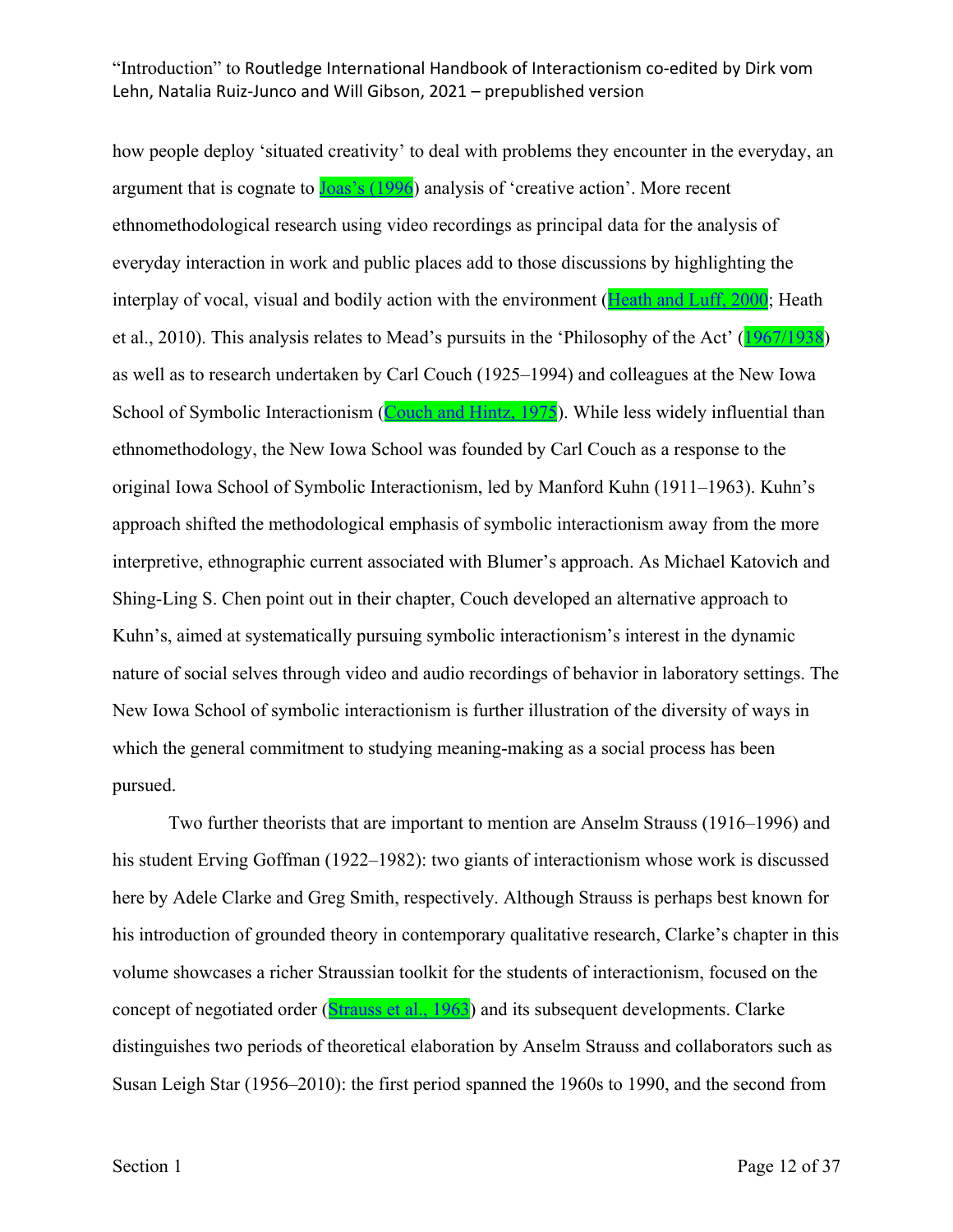1990 until 2020. The foundational idea of this perspective is the concept of *negotiated orders*, which Clarke defines as 'sets of *temporary* processual arrangements among various social actors that must be actively sustained or renegotiated' (P.?). Working to dissolve dualistic thinking, Clarke contends, Strauss moved from the basic processual idea of negotiated orders to the theorizing of structural concepts, such as *social worlds* and *arenas*. Providing interactionist researchers with an understanding of structure, *social worlds* constitute groups with a common standpoint that grounds their shared identities and joint actions, while *arenas* bring together several social worlds with the implication of complex collective action. In the last part of her chapter, Clarke covers the extension of the Straussian perspective into three conceptual frameworks emerging in the second period: *boundary objects*; *infrastructures, classifications and standards* and *situational analysis*. This work represents not only a theoretical achievement but a methodological one, as Carrie Friese, Rachel Washburn and Adele Clarke's chapter in Part 6 of this volume attests.

Like Strauss, Goffman also provided a powerful framework for interactionists. From his *dramaturgical principles* to his elaboration of *frame analysis*, Goffman gave interactionists not only ethnographically based concepts to nurture or expand through their research but, more importantly, an original and fascinating mode of doing research. In particular, Greg Smith's chapter discusses the three conceptual pillars of the dramaturgical approach: *dramaturgy*, *impression management* and *presentation of self*. As Smith convincingly argues, Goffman's dramaturgical principles, fully outlined in his classic *The Presentation of Self in Everyday Life* (Goffman, 1959), would later remain important sources for Goffman's intellectual work in subsequent years. Smith views dramaturgy not as a phase in Goffman's work but, rather, as a perspective that Goffman used throughout his career and thus as an integral part of Goffman's overall theoretical strategy. Goffman's oeuvre remains a rich resource for contemporary researchers of interaction in the social sciences and the humanities, and, as the chapters by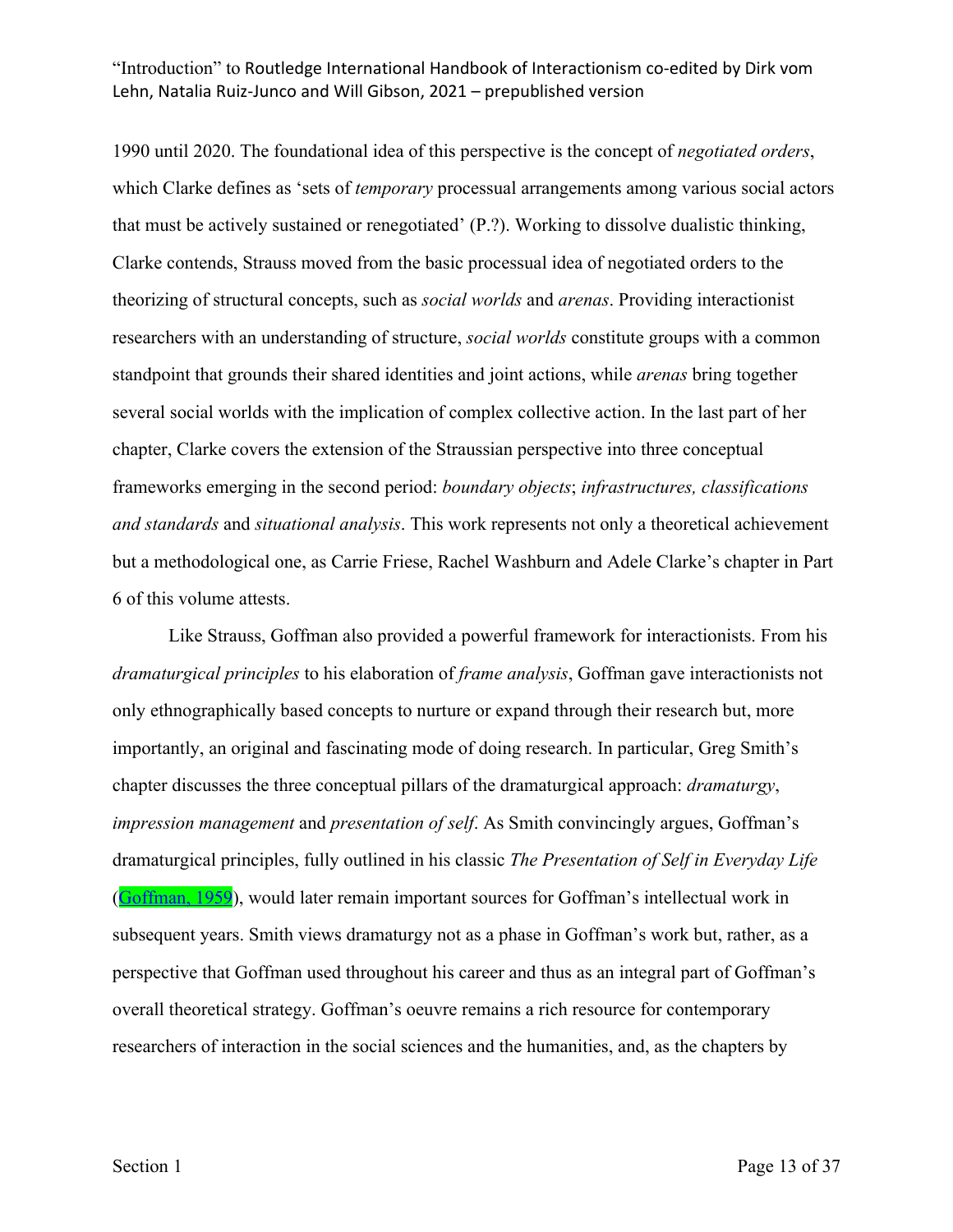Hannah Ditchfield and Xiaoli Tian and Yui Fung Yip show, is central to the analysis of technologically mediated interaction.

As the previous discussion shows, as well as strong similarities, there are also substantial differences that exist between the perspectives of interactionism, and we by no means intended to diminish these critically important variations. Rather, in giving emphasis to the interconnectedness between them and their substantial points of overlap, our intention is to create inter-perspectival dialogue that can, we hope, advance interactionism and strengthen its influence.

### **Self, identity and emotions**

Interactionists have arguably paid much more attention to the topics of *self, identity and emotions* than to any other topic. The previous handbook provided excellent chapters focused on the elaboration of these ideas, acknowledging their centrality within the evolution of interactionism. This focus is understandable given the central role that Mead's social psychological ideas have played in interactionist theorizing, particularly his premise that the self develops in interaction with others. In Mead's theory, the self (and related experiences/enactments of emotion and identity) must be understood as being constructed through communication and through participation in society – an idea that is also found in another interactionist founder, Charles Cooley (see Ruiz-Junco and Brossard, 2020). This social construction occurs in a wide array of communicative patterns, which, through Mead's influence, have been traditionally characterized in terms of the process of 'role taking' – that is, taking the role of others in interaction to build an understanding of the context and the implications of certain actions for oneself and for others. However, as Kent Sandstrom, Lisa-Jo van den Scott and Gary Fine remark in this volume, interactionists have not reached consensus over the meanings of self and identity. Instead of trying to settle this by offering definitive definitions ourselves, our objective has been to include chapters that discuss crucial changes in interactionist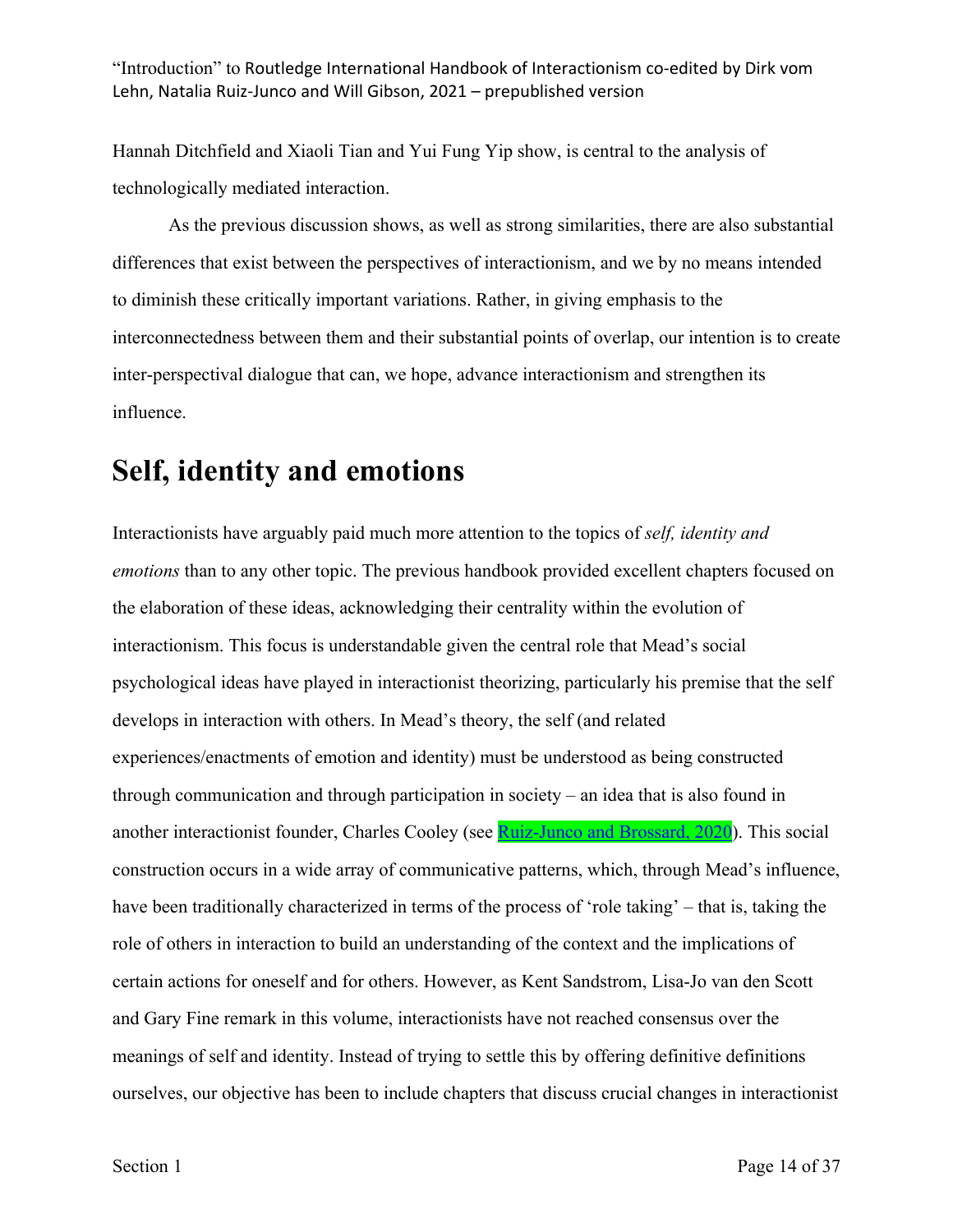conceptualization of these ideas from new frameworks – see, for example, Lisa Jean Moore and Sumayra Khan in this volume, who expand theoretical conceptions of self by drawing on *critical body studies* and *affect studies* – and through their application to new topic areas, such as Rachael Ironside's chapter on the supernatural.

The chapters in this volume help to highlight three areas of change or development in the theorization of self, identity and emotion. The first development addresses transformations in contemporary self-experiences due to the rise of communication technologies. Today, the interaction order is no longer simply defined by the face-to-face communication patterns that so interested Cooley, Mead and, more recently, Goffman. Simon Gottschalk explores how our use of digital technologies (cell phones, computers, tablets, etc.) has ushered in the "terminal self." This term refers to the self/body adjustments that people make as a result of interacting with other humans via terminals and with terminals. Terminal selfhood entails deep changes in selfexperience, involving bodily and emotional attitudes based on the constant use of digital technologies. More importantly, it alters the nature of our connection to the people with whom we interact and our capacities to understand others and to be understood. Gottschalk offers interactionists a critical angle from which to analyze these hypermodern online/face-to-face interactions, dominated by the presence of terminals, and where people increasingly find their need for what Axel Honneth theorized as *recognition*, problematically transformed.

The second development affects the contours and concept of selfhood. Traditionally in interactionism, conceptions of the self were dominated by anthropocentric, linguistic and cognitive understandings. As we have previously mentioned, Leslie Irvine's chapter extends interactionist theory of the self, breaking free from the highly engrained assumption that meaning-making only happens in humans. As Irvine shows, this logo-centric assumption has led researchers to ignore four fundamental characteristics of selfhood among nonhuman animals: *agency*, *coherence*, *affectivity* and *self-continuity*. Working against the Meadian belief that mastery of human language is necessary for the self to emerge, and drawing on research on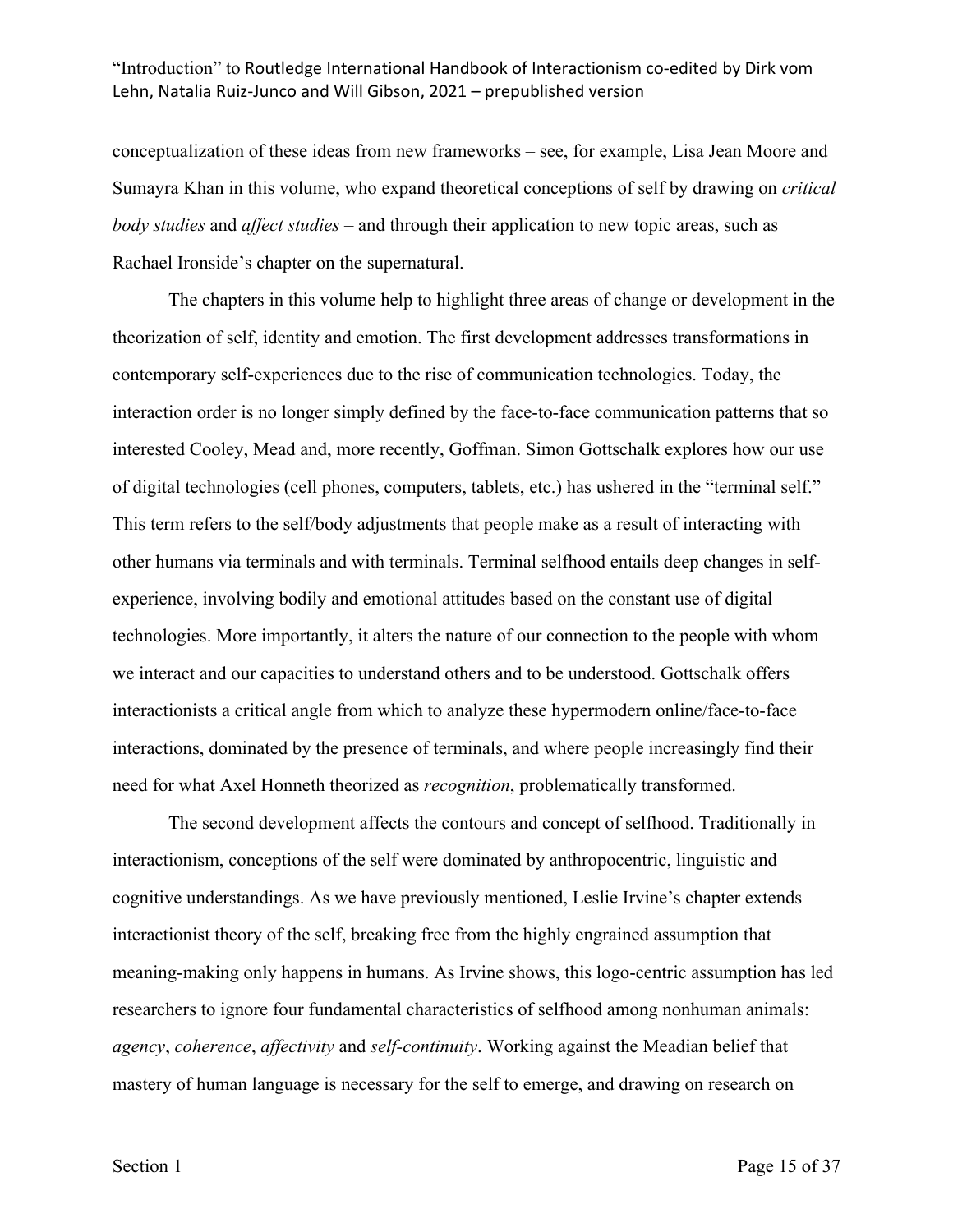human infants, Irvine shows that nonhuman animals demonstrate the four interrelated features of selfhood: for instance, when they signal they want to play; when they indicate their understanding of their embodied presence or absence in relation to others; when they emote, whether engaging in 'categorical' emotional behavior (e.g., feeling fear), or by expressing 'vitality affects', denoting the degree of feeling (e.g., high excitement at the prospect of play) and when they evince remembrances of experiences by acting accordingly (e.g., avoidance behavior when close to the animal clinic).

Rachael Ironside adds to these debates by exploring how subjective experiences – such as feelings, the sense of a presence, out-of-body experiences or paranormal dreams – feature in interaction between people. Because supernatural phenomena often are not visible or audible, it can be challenging for people to share the experience of the supernatural with others. In her chapter, Ironside introduces the qualities of supernatural and subjective experiences by examining a typical event from her data corpus of video recordings of Ouija Board sessions. During this event, the participants in the session discuss the presence or absence of a ghost. Ironside inspects the talk and bodily actions of the participants to reveal how they communicate and share their experiences with each other and thus uncovers the role of the self in supernatural encounters.

In their chapter, Lisa Jean Moore and Sumayra Khan turn to examine how people socially construct shared social facts about 'healthy' and 'sick' bodies. Their chapter begins with a review of key terminology in critical body studies, medical sociology and interactionism to then explore the proliferation of 'contested illnesses', like ADHD, obesity and body dysmorphia. The authors reveal that processes of medicalization of deviance and the stigmatization of illness sustain the cultural supremacy of a normative order, namely, the normativity of a 'healthy body', defined in limited and unattainable terms. In their analysis, Moore and Khan discuss how stratification based on race, class, gender, sexual identity and ability are reproduced and sustained in our constructions and management of health and illness.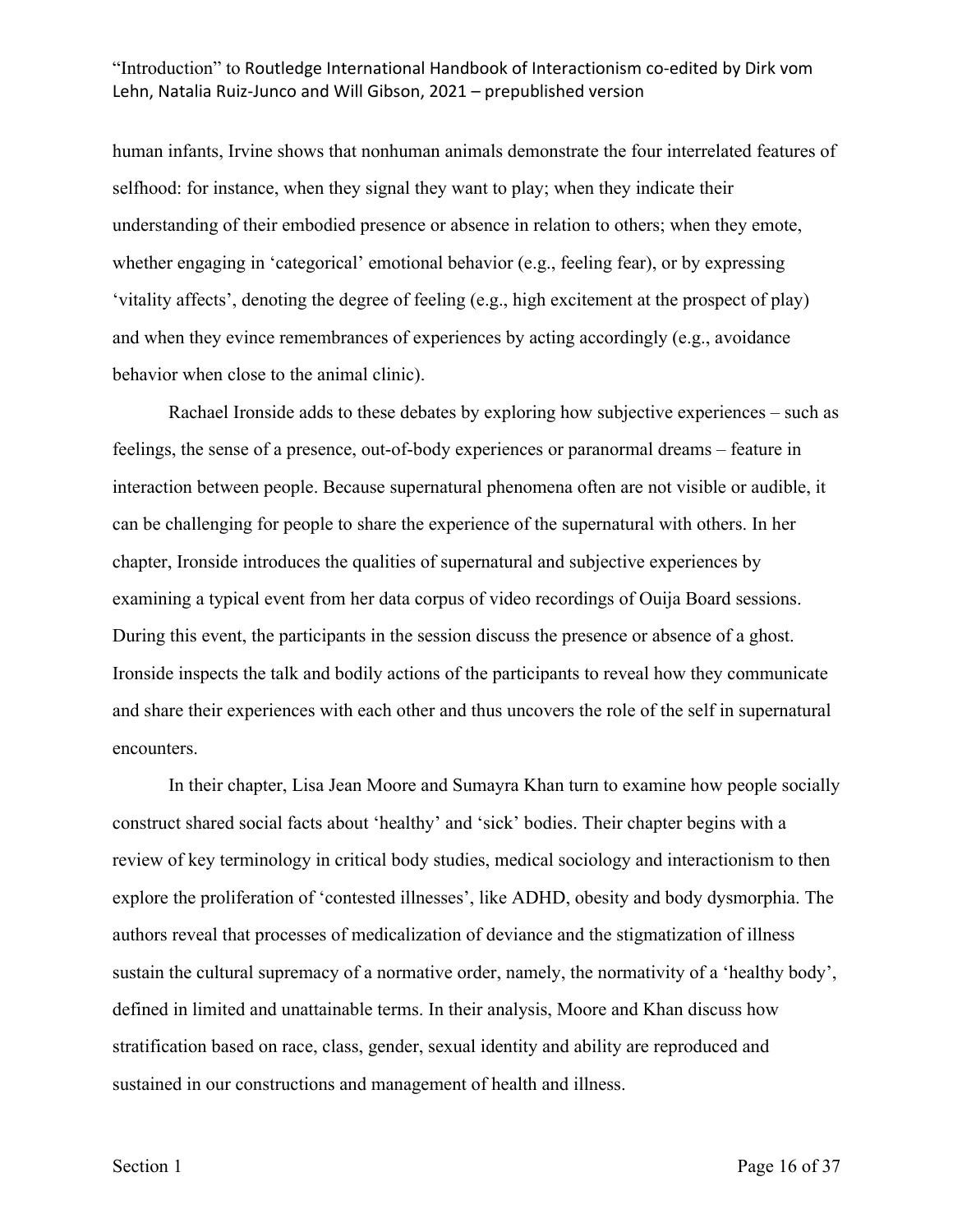In her chapter, Doyle McCarthy turns to 'emotional culture' to discuss selfhood in emotional terms. McCarthy defines emotions as '*cultural objects of human action*', implying that they are mechanisms of reflexive understanding and expression and of self-control. McCarthy's chapter sheds light on contemporary emotional culture and how it manifests itself in all spheres of society. In the United States, she argues, this culture involves treating one's emotions as the legitimate grounds for deeper self-understanding and identity verification. Markedly influenced by Romanticism, this culture valorizes intense, spontaneous and authentic *experiences*. As an illustration, McCarthy discusses how *emotional intensity* operates as an ideal, motivating people to enhance their sense of closeness and intimacy with others, and to reproduce this logic in a wide range of areas of social life, from personal relationships to politics and the economy.

The final development we wish to highlight involves the study of identity as a site of power and resistance. Interactionists increasingly scrutinize how systems of social categorization and labeling – particularly those of race, class, gender and sexuality – function as structures of oppression. This volume stresses several areas in which this critique has been developed. In their chapter on racial identity, Matthew W. Hughey and Michael L. Rosino reject a limited and depoliticized view of identity as a dimension of a person's sense of self. Combining interactionist ideas with other sociological literature, the authors view racial identity operating as part of *racialization*: a complex process of boundary-making involving multiple levels of sociological analysis – from the micro to the macro. In their view, racialization processes are ideological, institutional, interest-based and interactional. The authors note the racialized interaction order represents a sphere where people at the same time act on their experience of others' racial identity and the related understanding of (un)belonging, (de)humanization, and prestige or stigma. Their chapter stresses how interactionism contributes analytic tools to explain and critique racial oppression. Relatedly, Sumerau's chapter shows that interactionism's critical take on identity construction can be fruitfully mobilized against sex/sexuality/gender oppression. As Sumerau argues, interactionism's commitment to revealing the constructed nature of identity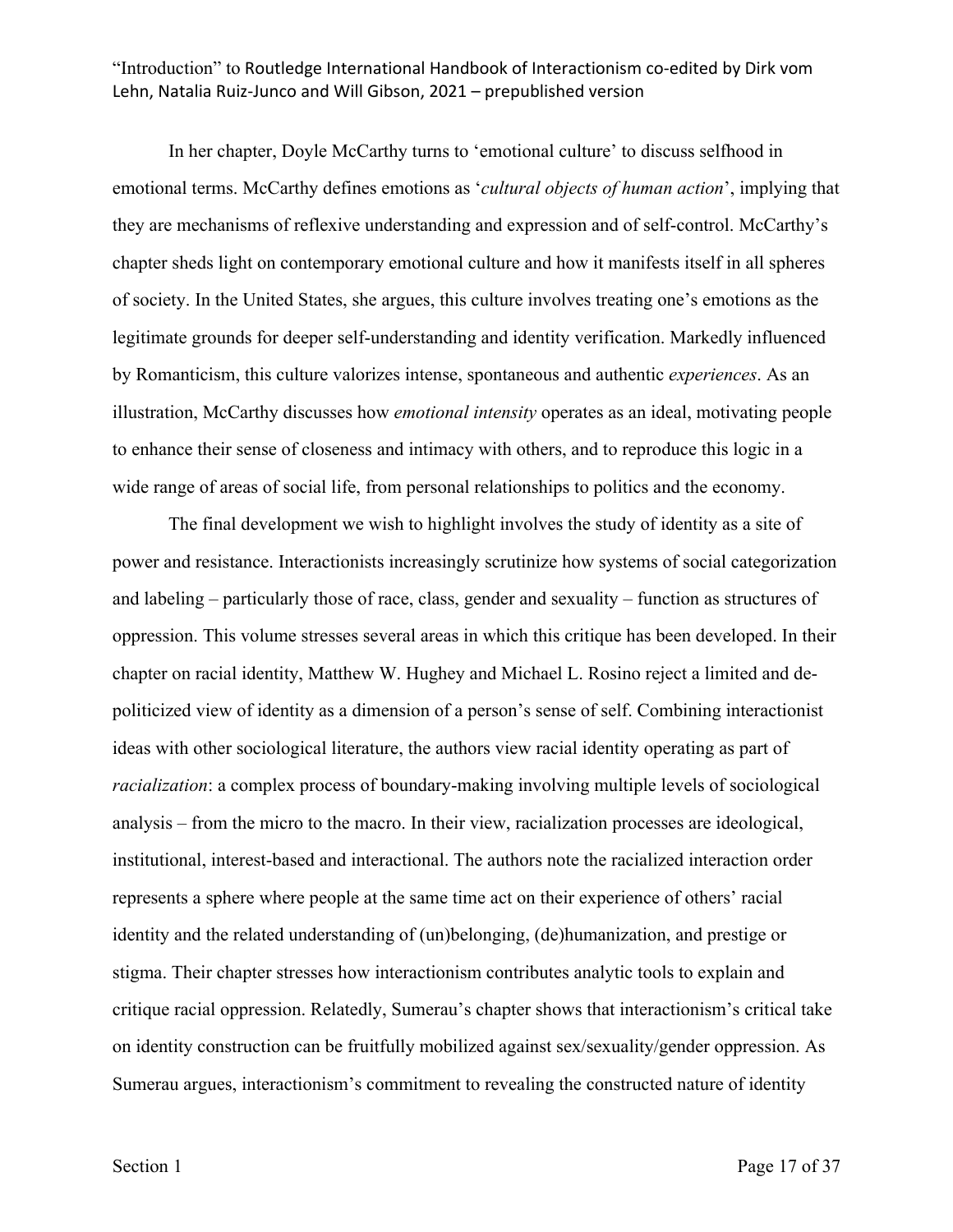provides a compelling resource to critique binary reifications of identity based on sex, gender and sexuality. Drawing on interactionist literature on 'identity work,' Sumerau suggests researchers may expand their current frameworks by questioning binaries, such as the construction of non-binary gender identities, including how others (e.g., transgender and cisgender people) view non-binary gender identities, and the marginalization of non-binary sexualities and sexual fluidity.

### **Social organization**

Interactionists have arguably always had a deep interest in *organisations and institutions*, but, as Patrick McGinty's chapter highlights, they have approached their study in varying ways, with a divergence between approaches that study them as either the *context* for action or as *objects* of study – that is, as larger structures where action takes place, or as the result of processes of action/interaction. McGinty (2014) finds that the majority of interactionist (inspired) research is focused on organizations and organizational culture while only a minority of studies looks at institutions as interactionally constituted. McGinty promotes this latter approach, pointing to the incredible value of research that focuses on how people organize the social world in interaction with each other. In this way, McGinty draws attention to work that treats organizational/institutional phenomena as a "going concern" (Hughes, 1984: 37) and encourages investigations that exploit the strength of the interactionist approach to uncover the processes that bring about organizations and institutions. McGinty, argues for studies of the *organizing practices and processes* through which organizations are created and continually renewed (cf.

#### Dingwall and Strong, 1985).

Implicit in McGinty's chapter is a rebuke of those who criticize interactionism for having an 'astructural bias', that is, for ignoring power relationships and other structural influences on social relationships (see also contributions in **Musolf**, 2016). Unfortunately, 'these presumed interactionist biases actually served to promote an emergent interactionist perspective with little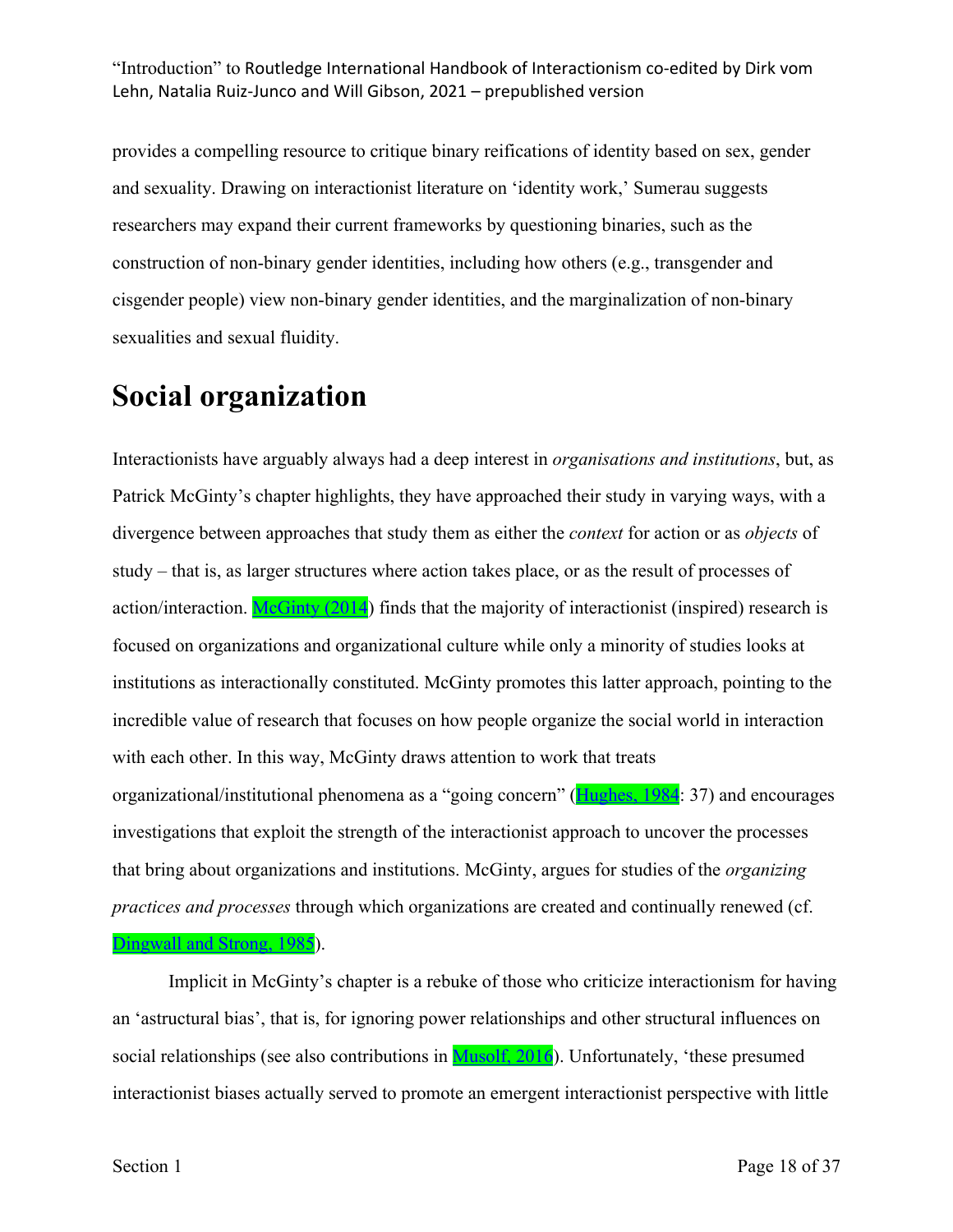or no interest in institutional, structural, or organizational concerns' (McGinty in this volume, P.). This argument has been taken up by Stacey Hannem, whose chapter tackles these issues head-on by showing how interactionists have responded to these debates how interactionist concepts can be used to reveal and analyze power and structure. Using the example of the #MeToo movement, Hannem's analysis demonstrates that power and structure are embedded within symbolic interactionist concepts and research topics and that they are central to our concerns.

One area where structure and power have been of particular concern to interactionists is in the study of health and medical contexts, which have been key topics of study at least since the publication of Goffman's (1961) *Asylums*. Baptiste Brossard adds to this important body of research by discussing interactionists' investigations of mental health, distinguishing four areas of contribution: (1) generating non-judgmental accounts of the experiences of mental health problems; (2) theorizing the role of diagnostic labels in the production of mental health issues; (3) studying how mental disorders make sense, exist and are embedded only within specific interaction settings and institutions and (4) understanding the mechanisms of social control weighing on our mental functioning. Through his detailed discussion of these four areas, Brossard shows possible avenues for the development of interactionist research on mental health.

In addition to health care, the police are another institution where power and structure are of key concern. For years, the Black Lives Matter movement has responded to the killing of Black people by the police, denouncing implicit and explicit racism within the police and calling for radical societal changes to end racial oppression. This reminds us that these issues are not just theoretical but of real practical consequence and of the most serious kind. Over the years, interactionist studies have made an important contribution to discussions about policing and police reform by investigating the day-to-day work of police officers (**Bittner**, 1967; Meehan, 1993) and the language and 'social organization of policing' (Manning and van Maanen, 1978). Recent work has shown how the police have increasingly used computer technology and other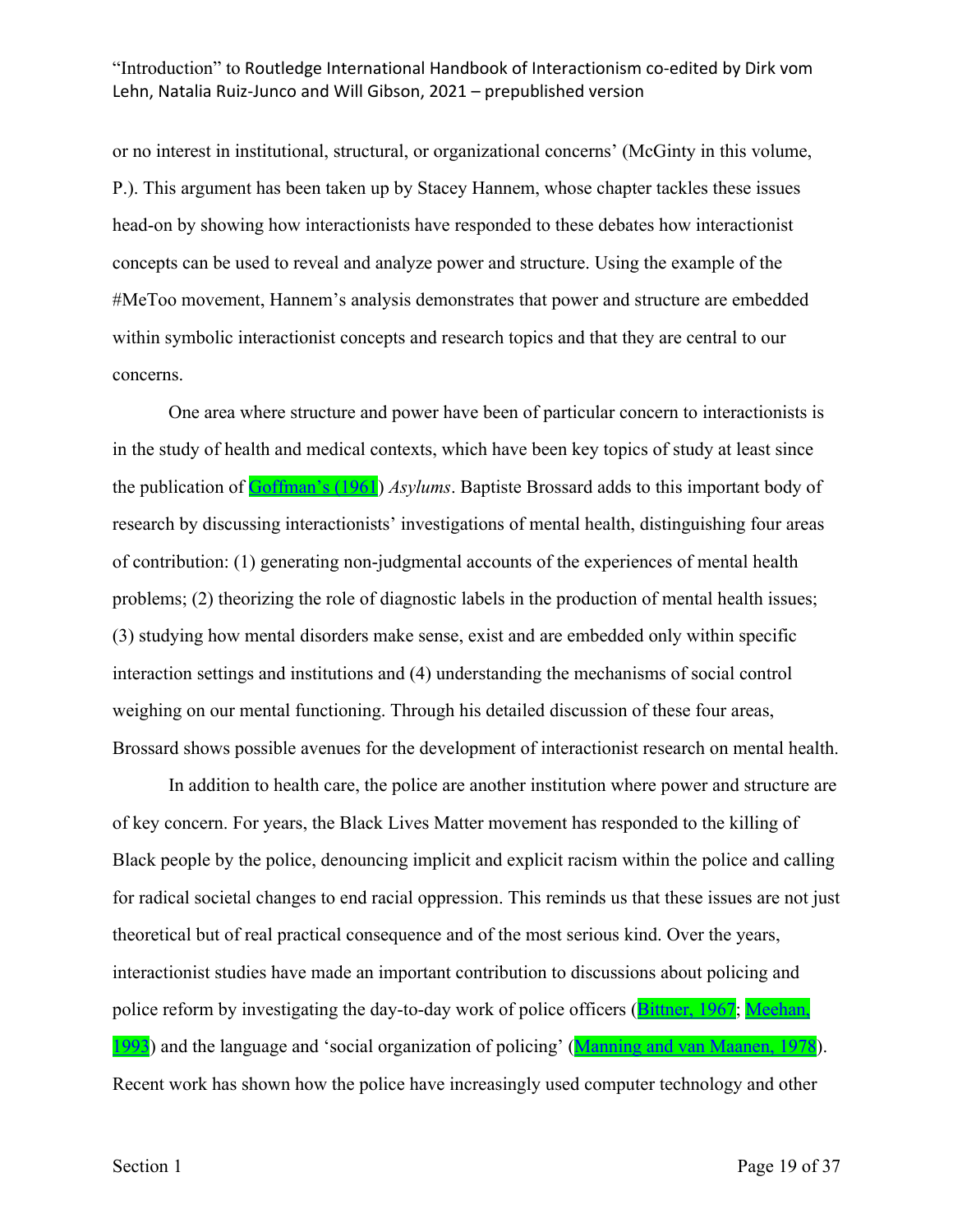technologies for the profiling of suspects and the creation of crime statistics (Meehan and Ponder, 2002), and it has explored how such technologies have been embedded within the existing organization of their work (Manning, 2008). Watson and Meehan (in this volume) consider the use of video recordings of police work, and how these are used to make judgments about cases of police violence against civilians. Through an ethnomethodological lens, they examine an arrest video-recorded by a security camera and a transcript of a subsequent civil legal action against the arresting officer. The analysis explores 'the viewing frameworks' and the endogenous reasoning within the settings under investigation, showing the situated practices of making sense of the recorded scenes as a course of adjudicative work, which, in Watson and Meehan's view, is 'the objective of a truly interactionist sociology'. With their chapter, Meehan and Watson exhibit the strengths of ethnomethodological research in unpacking the social organization of action through which participants interpret and assess the actions of others, and they show the important consequences that participants' meaning-making processes have for their and others' lives.

In addition to institutions, interactionists have also had a long-standing interest in the ways that social life is produced as an organizational structure, and several of the chapters in this section take on this topic. Robin Smith's chapter addresses the concept of space from an interactionist perspective, emphasizing that space is never just a 'container' or context for action but is itself *configured* by dynamic social relationships. In the past, interactionists have often focused on the relationships between people in urban environments by describing them as an 'ecology' (Park and Burgess, 1964) and by examining how people structure and use urban spaces, particularly in the light of population growth and changing political circumstances (Burgess, 1967; Rodner et al., 2019). Smith discusses the notion of space through the history of interactionist scholarship, from early Chicago School ethnographies to contemporary work that explores people's engagement with landscapes  $(Vannini, 2012)$ . Through his detailed discussion

Section 1 Page 20 of 37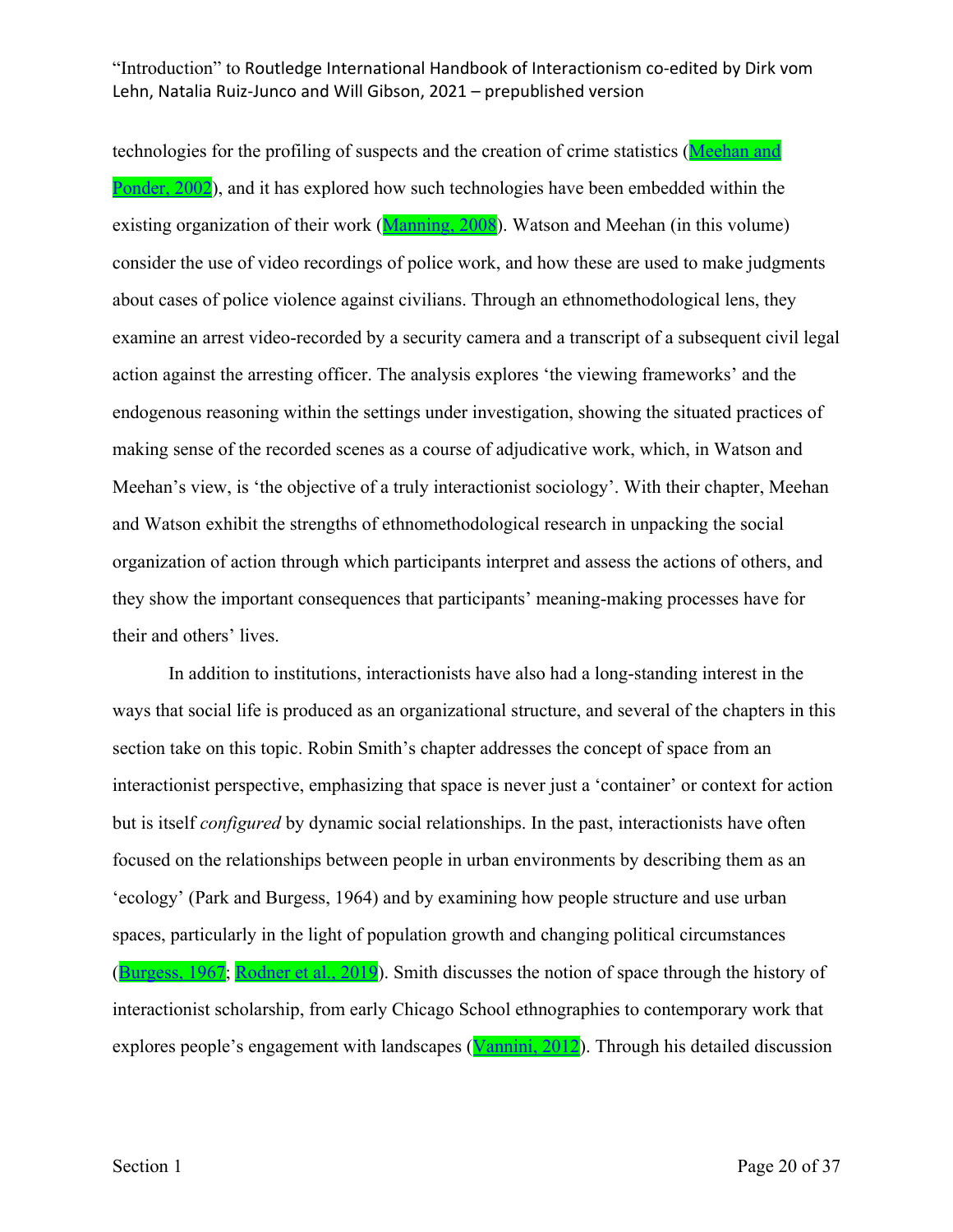of past and recent research, Smith powerfully shows that space and mobility are not just topics to which interactionists occasionally turn, but they are central to all interactionist endeavors.

Smith's chapter hints at the importance of the natural environment as a topic for interactionist research, a topic that is the central concern of Anthony Puddephatt's chapter. Puddephatt rebukes scholars who criticize interactionism for neglecting nature and the environment in their research and, through a detailed examination of interactionist writings from classic scholars onwards, Puddephatt brilliantly shows that nature and the environment have always featured in interactionist research. He uses his analysis to explain how a more materialist form of interactionism based on G.H. Mead's theory can open up a wide range of research trajectory for contemporary interactionist scholars.

Another major area of concern in considering organizational processes is the construction of temporality. For the past three decades or so, Michael Flaherty has been at the forefront of the development of interactionist study of time and has explored how human interaction and social relationships are underpinned in different ways by time as a means to socially organize actions (Flaherty, 2011). In his chapter, Flaherty carefully discusses these contributions in relation to interactionist theory and research, highlighting the complex ways in which social interaction is interwoven with and organized by an orientation to time and is interlinked with larger forms of social organization.

The final chapter in this part of the handbook continues the discussion of time by looking at how studies of collective memory can contribute to our understandings of the operation of social worlds. Lisa-Jo van den Scott argues that memories are *negotiated*, *constructed* and *reshaped* in interaction. Memories are the result of interaction processes that van den Scott likens to 'generic processes' (Prus, 1987), that is, 'processes of generating, maintaining, and manipulating collective memory [that] can be studied across groups'. However, as van den Scott explains with reference to Milligan's (2007) study of the preservationist movement, the *content* and *form* of collective memories is constantly shaped and reshaped in interaction. For example,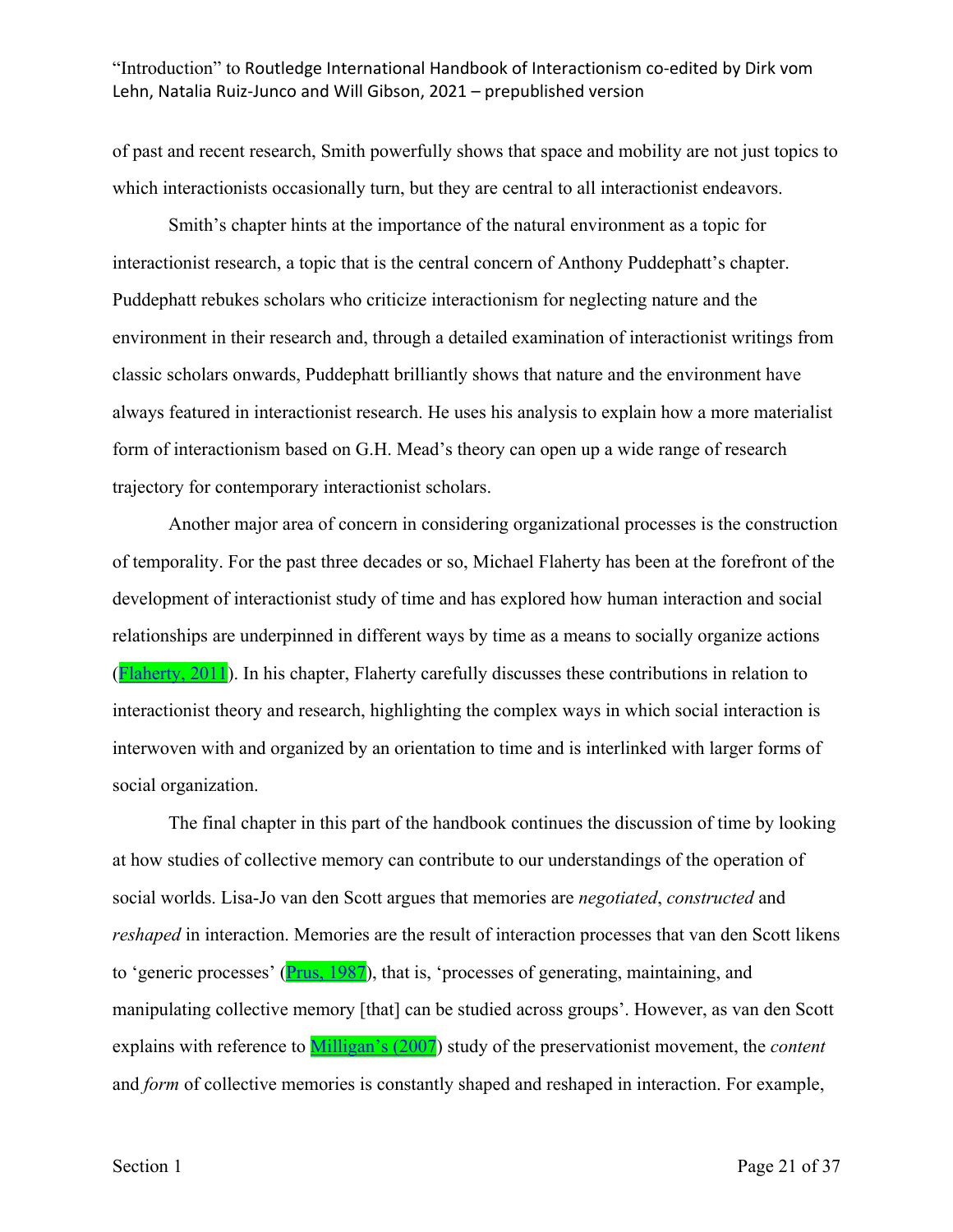the buildings that people select for preservation change considering the circumstances in which the selection takes place. When collective memory has been created, people use it to interpret the present and imagine the future. In her chapter, van den Scott not only demonstrates that interaction processes are critical for the production of collective memory but also shows the importance of interactionist approaches to understanding the social processes through which collective memory is created, (re-)shaped and sustained.

### **Interaction, media and the Internet**

One of the most dominant themes in the political landscape of recent years has concerned the consumption of information and the construction of 'truth' and 'facts'. We have seen the consequences of the ways that private companies, political interest groups, nation states and others manipulate information to construct and mobilize specific sentiments for their own interests (and often for nefarious purposes). The manipulation of elections; the incitement of hate crimes; the trivializing or rejection of scientific and other specialist opinion and knowledge – these are all real and increasingly common practices of contemporary social life.

The mass media have become a fault-line for these debates, with print and broadcast journalism regularly being challenged over their objectivity and partiality. David Altheide's fascinating chapter looks at how media content is used and made meaningful through the institutionalization and internalization of 'media logic'. This logic enables the creation of specific cultural meanings that are in turn used as mechanism of power to shape social agendas. Altheide's chapter helps to reflect on the relationship between corporate (and other) interests and processes of media consumption and use. Joel Best's chapter takes these ideas forward by reflecting on the ways that interactionists can conceptualize the relationship between audience experience and media content. Drawing on the notion of 'fear' in the context of moral panics and other media scares, Best warns against the simplified analysis commonly found in the broader discipline of sociology, which presumes specific emotional reactions on the parts of diversified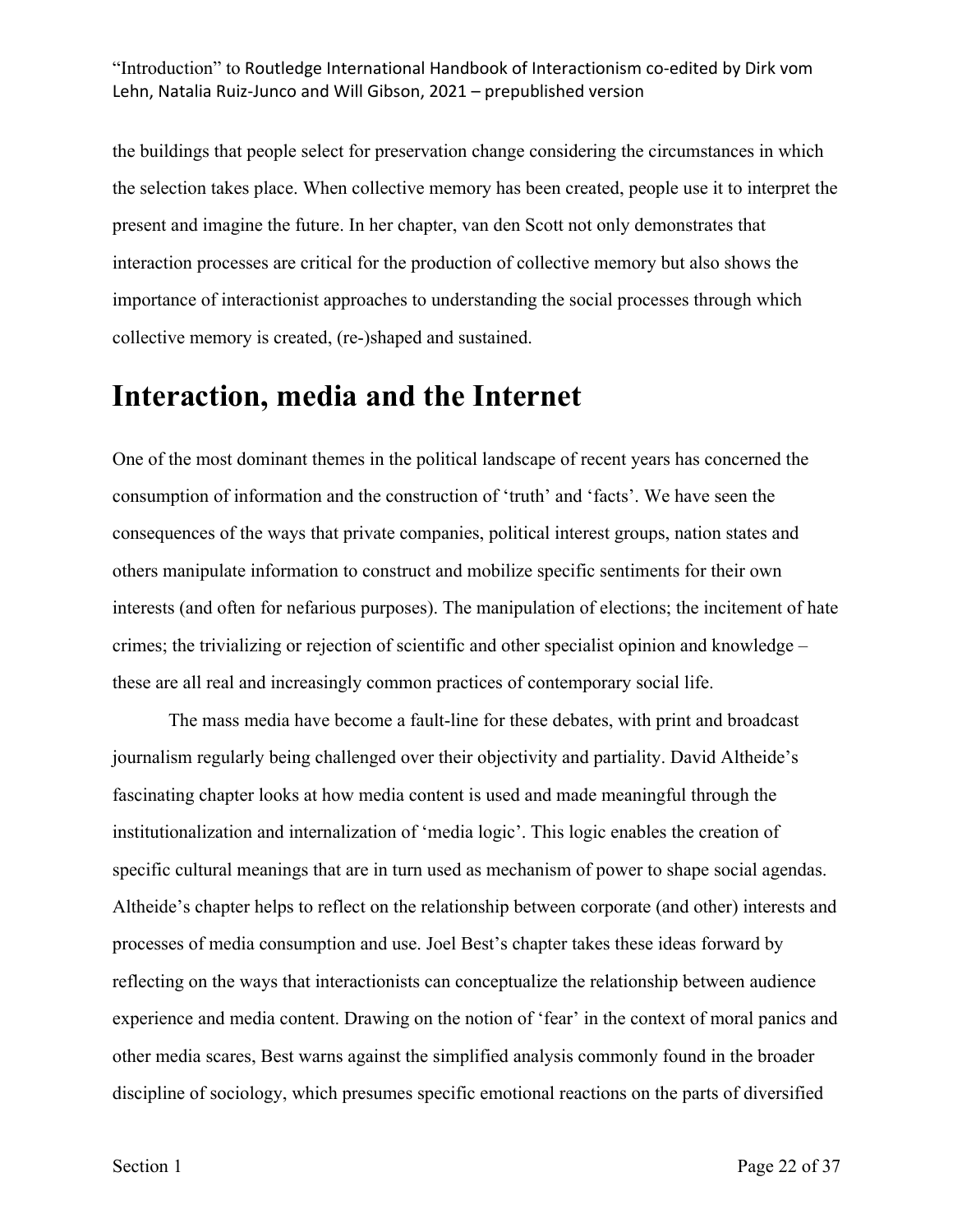audiences. Instead, Best points to the necessity of following interactionist ideals of studying meaning as a localized construction. Together, these chapters show the importance of a continued engagement with the topic of media consumption and production.

Of course, traditional media's social role and practices have radically changed through the introduction of social media, and interactionist research has played and continues to play a hugely important role in this area. All kinds of institutions use media in the course of their work. One example of this is police work that is examined by Chris Schneider's chapter in this volume. Schneider examines how the police use social media and how it has altered the practices of police work. Essentially, social media works as *a mechanism of social control*, enabling the police to understand things about people and crime that they may have previously found hard to explore. Further, as with individual users, the police use social media as a tool for self-promotion and for constructing an image and a relationship with the communities they 'serve'. These issues are of particular concern considering the previously discussed demonstrations against institutionalized racism in police forces. Schneider's chapter shows the immense contribution that interactionists can make to understanding the practices and systems of meaning that are embedded within these institutions, an area of study that must surely play a substantial part in any meaningful debate about the police.

Another area of practice that has been radically re-shaped through social media and internet technologies is computer game play. David Kirschner's chapter looks in detail at selfperformance and meaning-making in these sociocultural domains and how the real and virtual worlds intersect in complex ways. Kirschner shows the wide influence that interactionists have had in this field in terms of the study of the meaning-making processes within game play and in game communities and the importance of interactionist concepts for understanding the complexity of gaming.

Digital interaction through social media is a core area of interactionists' work. As we have seen, Simon Gottschalk in this volume uses the concept of the 'terminal self' to describe the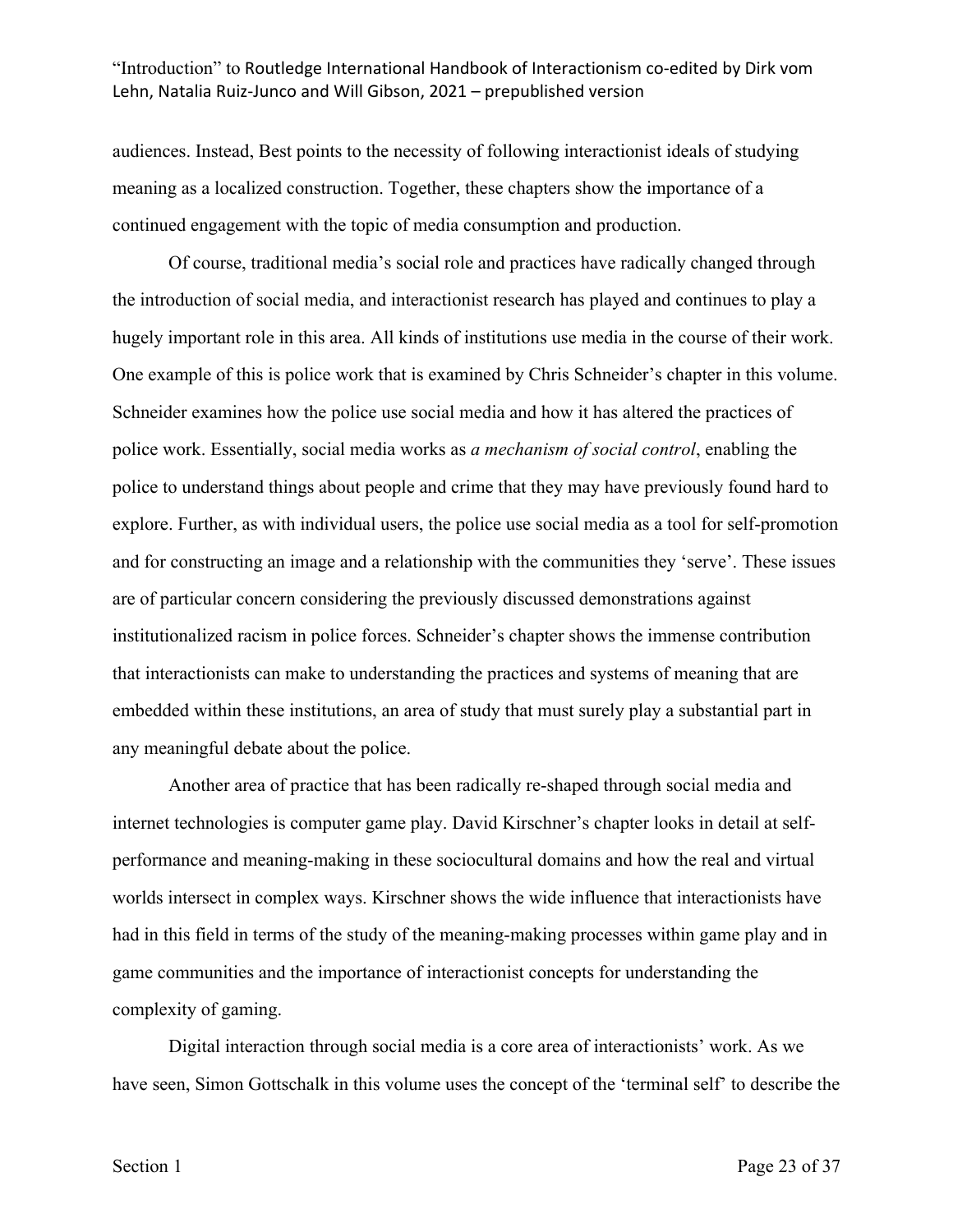process and consequences of using technology as a medium of interaction, drawing attention to the physical/perceptual skills of using such technologies. There is also uncertainty about the audience(s) of online interaction (what Tian and Fung Yip describe in their chapter as the 'nadic' dilemma), where one's digital traces may be picked up, reacted to and used by all manner of unknown others. Certain institutions or cultural groups may pressure or even require people to have an active public presence on social media and websites, and a substantial body of research is concerned with the impact of this on practices of self-presentation (see Tian and Fung Yip's chapter for a comprehensive review).

As Tian and Fung Yip's chapter makes clear, Goffman's work continues to be a key resource for researchers of online interaction, particularly in terms of understanding practices of self-presentation. One of the many areas where this influence can be seen is in the study of 'celebrity', which is integral to the discourses of participation in YouTube, Twitter and the like (Blank, 2006; Marwick and boyd, 2011; Schneider, 2016). The uses of social media by celebrities as a feature of brand building have been well documented, such as how they use it to construct a sense of intimacy with fans by revealing aspects of their 'backstage' behavior and by using forms of speech that display 'informality' and 'closeness' with their interlocutors (Marwick and boyd, 2011). Kerry Ferris's chapter shows that social media is used for interaction with celebrities even after their deaths. Taking the example of fans' interactions with Michael Jackson on Twitter, Ferris illustrates that cultural icons and the meaning around them are managed and negotiated by fans and the cultural industries more broadly. Ferris shows how the organizations that represent dead celebrities (often for substantial profit) continue to use and build the brand and that through such organizations, fans engage with the celebrity as an 'agentic' actor, and in doing so, they continue to construct their legitimacy as celebrities and icons.

Another use of Goffman's work is shown by Ditchfield's chapter, which demonstrates how Goffmanian concepts, such as facework and presentation of self, can be usefully combined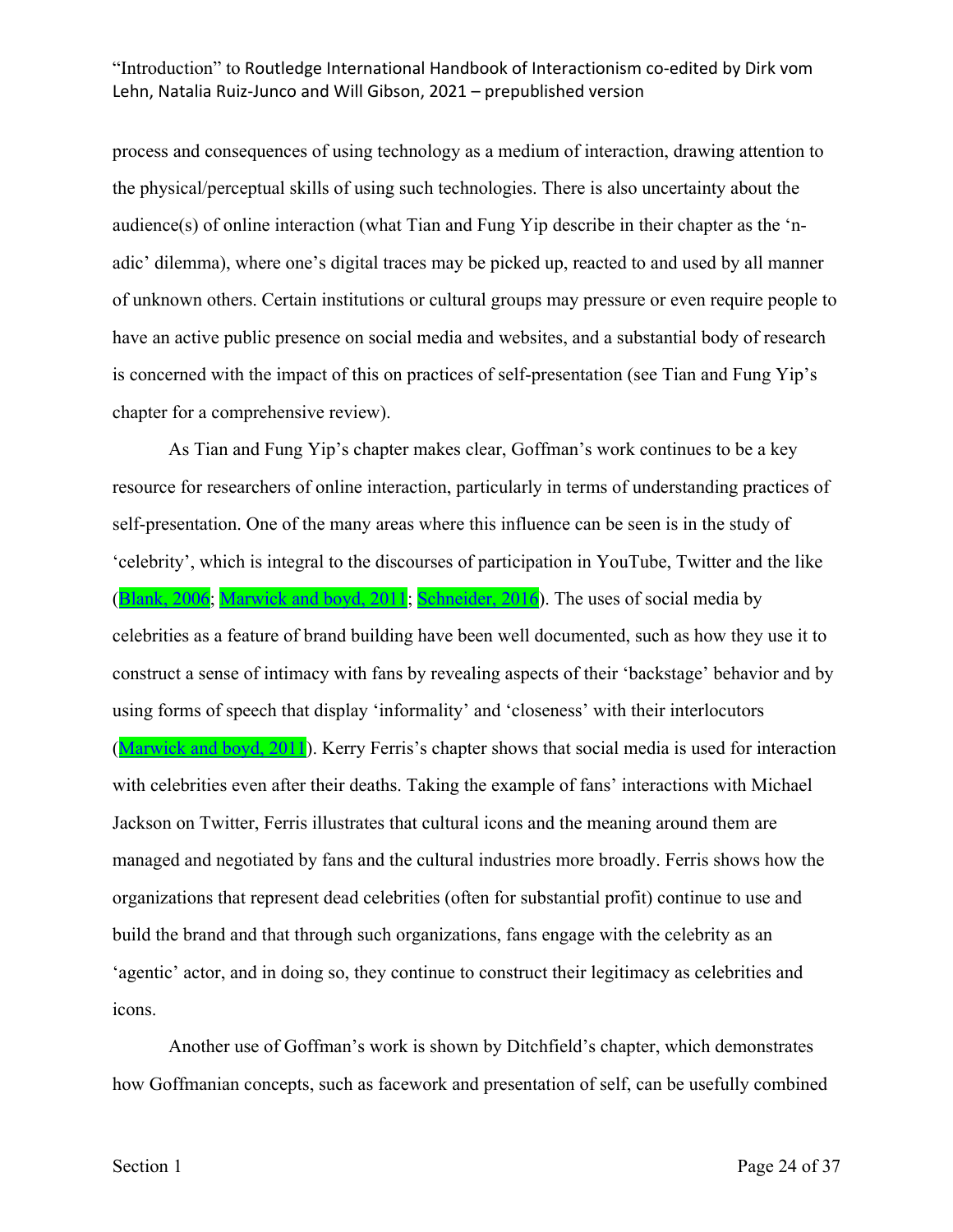with CA and with discursive approaches to look at the ways people manage the self in real-world conversations. Ditchfield's fascinating analysis explores how participants in Facebook message chats composed and edited their messages in real time and how their editing decisions help us understand their practices of 'facework' as a *lived* communicative practice.

### **New developments in methods**

Since its earliest origins, interactionism has had a sustained impact on methodological debates and practices in the social sciences. From the 'urban ethnographies' of the Chicago School to CA attention to the 'micro' features of spoken talk, interactionists have shaped the landscape of qualitative research practice. Herman-Kinney and Verschaeve's chapter in the previous handbook gave a clear overview of the methods in symbolic interactionism, showing their emergence and variety and giving emphasis to the importance of careful empirical and conceptually grounded theory. Given that this history is well told, rather than provide an overview of methods within interactionist scholarship, our aim in this handbook is to include chapters that advance the discussion about the study of interaction in contemporary society.

It would be extremely remiss of us not to begin our discussion of methods without recognizing the groundbreaking work of Kathy Charmaz, one of interactionism's central figures in the last few decades who, sadly, passed away in 2020. Kathy had done more than anyone to advance the practices and uses of grounded theory (GT), helping to continue the sustained influence of the method across the social sciences  $(Bryant and Charmaz, 2007)$ , including areas as diverse as marketing (Goulding, 2002), management and organization studies (Gioia et al., 2013), nursing (Schreiber and Noerager Stern, 2001) and information systems research (Wiesche et al., 2017). Originating in the collaborations of Glaser and Strauss's ethnographies of caring for the dying (Glaser and Strauss, 1966), grounded theory has since been developed substantially by these and other authors (Glaser, 2000; Charmaz, 2006; Holton and Walsh, 2017; Strauss and Corbin, 1997; Konecki, 2011; Redman-Maclaran and Mills, 2008). But it was Kathy who saw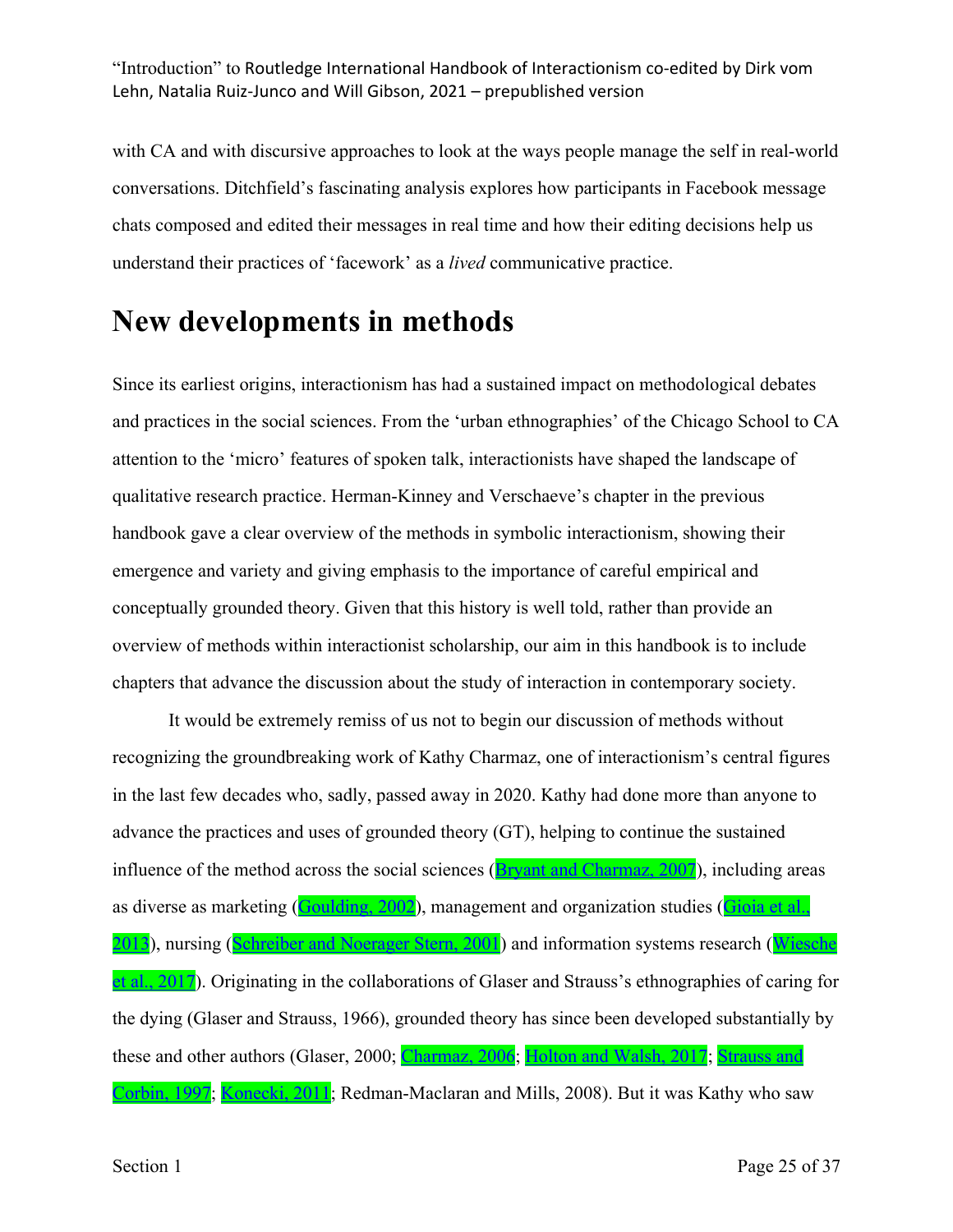the importance of rescuing the approach from its realist implications – its implicit obsession with bias and objectified knowledge and method – and with developing an approach that takes account of contemporary social theory, such as feminism and postmodernism.

We are delighted that Kathy has been able to contribute to this handbook in one of the closing chapters, which we will discuss in more detail later. But her work is also shown in Carrie Friese, Rachel Washburn and Adele Clarke's chapter, which explores the development of GT in *situational analysis*. Continuing on from Kathy's work, situational analysis also intersects with critical perspectives, such as feminism and post-colonial theory, and continues to develop the pragmatist (critical) roots of symbolic interactionism. Friese, Washburn and Clarke's chapter gives a practical guide through the *mapping techniques* of this method, showing how they can be used to explore difference in perspective, examine power and create collaborative and *useful* research.

Aside from GT, interactionists have been a driving force in advancing the understanding, popularity and influence of ethnographic methods in the social sciences. The urban ethnographies of the Chicago School and the phenomenological studies of praxis in ethnomethodology continue to be central methods for learning about diverse worlds, shedding light on life and work that remains hidden from public view and from traditional sociological analysis (Goffman, 2015; Desmond, 2017; Duck, 2012; Stuart, 2018, 2020). René Tuma's chapter looks at the intersection of interpretive ethnographic inquiry with video methods developed from EMCA. Tuma outlines the emergence of video methods in interactionist research before showing the particular components of *videography*, where ethnographic knowledge and careful methodical analysis of interaction inform each other. Video-based studies of interaction have been important since the 1960s and have become extremely influential in the analysis of work and organization through sub-disciplines such as workplace studies (Heath and Luff, 2000; Luff et al., 2000; Szymanski and Whalen, 2010). Tuma's chapter continues debates in these areas by giving an example of how ethnography and video work come together in the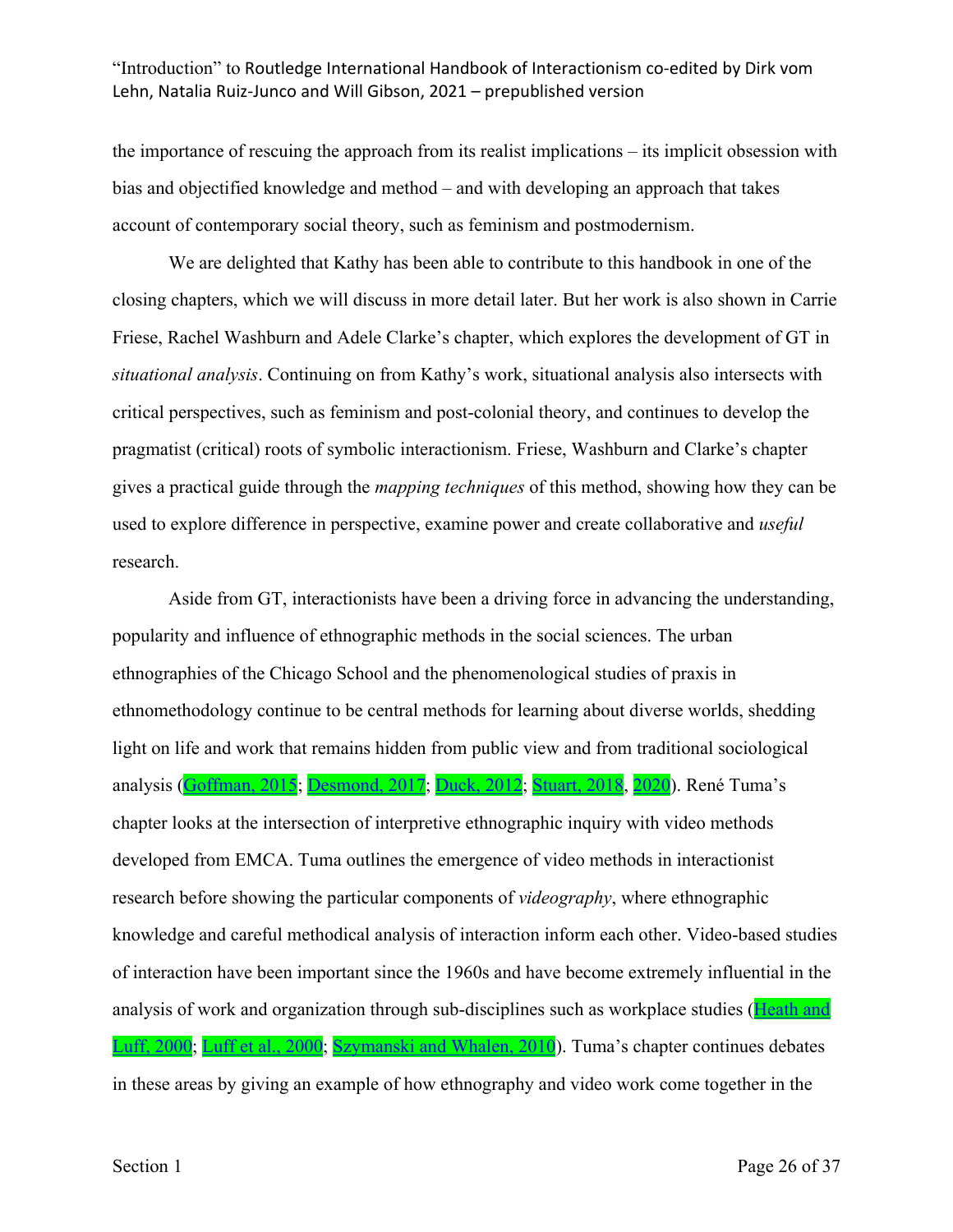analysis of a specific work setting. Through this, Tuma helps us to think about the connection between 'micro' data and broader ethnographic contexts of inquiry, which is a key topic at a time when video and audio data are increasingly easy to capture.

The subject of ethnography is also taken up by Michael Dellwing, whose chapter looks at practices of online ethnography, pointing to the huge diversity in methods and approaches that can be found in this area. Using the example of researching online games, Dellwing shows the importance of flexibility in online ethnography, being able to engage with online participants in the range of communication forms they themselves use. His discussion shows that naturalistic research online brings up distinctive issues, such as the question of whether 'lurking' online is equivalent to unobtrusive non-participant observation in face-to-face contexts.

This final point helps to foreground a set of issues that are of increasing importance for contemporary researchers, which is *how to negotiate the shifting political terrain of research ethics while maintaining flexible and meaningful research strategies that enable us to understand the world from peoples' own points of view*. The final chapter in this section, from Deborah and William van den Hoonaard, addresses this, proposing an approach to ethics that draw on interactionist principles by narrowing the gap between researcher and researched; recognizing the cultural complexity of participants' lives; having flexibility in the research process and the methods used (rather than rigidly sticking to pre-determined plans); and maintaining a key interest in protecting and fostering the dignity of research participants. The chapter offers an important contribution to the ongoing interdisciplinary conversation around ethics, on which interactionism must continue to have a substantial influence.

### **Reimagining interactionism**

The chapters in this handbook illustrate that interactionism remains a vibrant research tradition comprising an abundance of creative scholarship that continues to advance theories, methods and substantive areas of study. The final section of the handbook examines the possible futures of the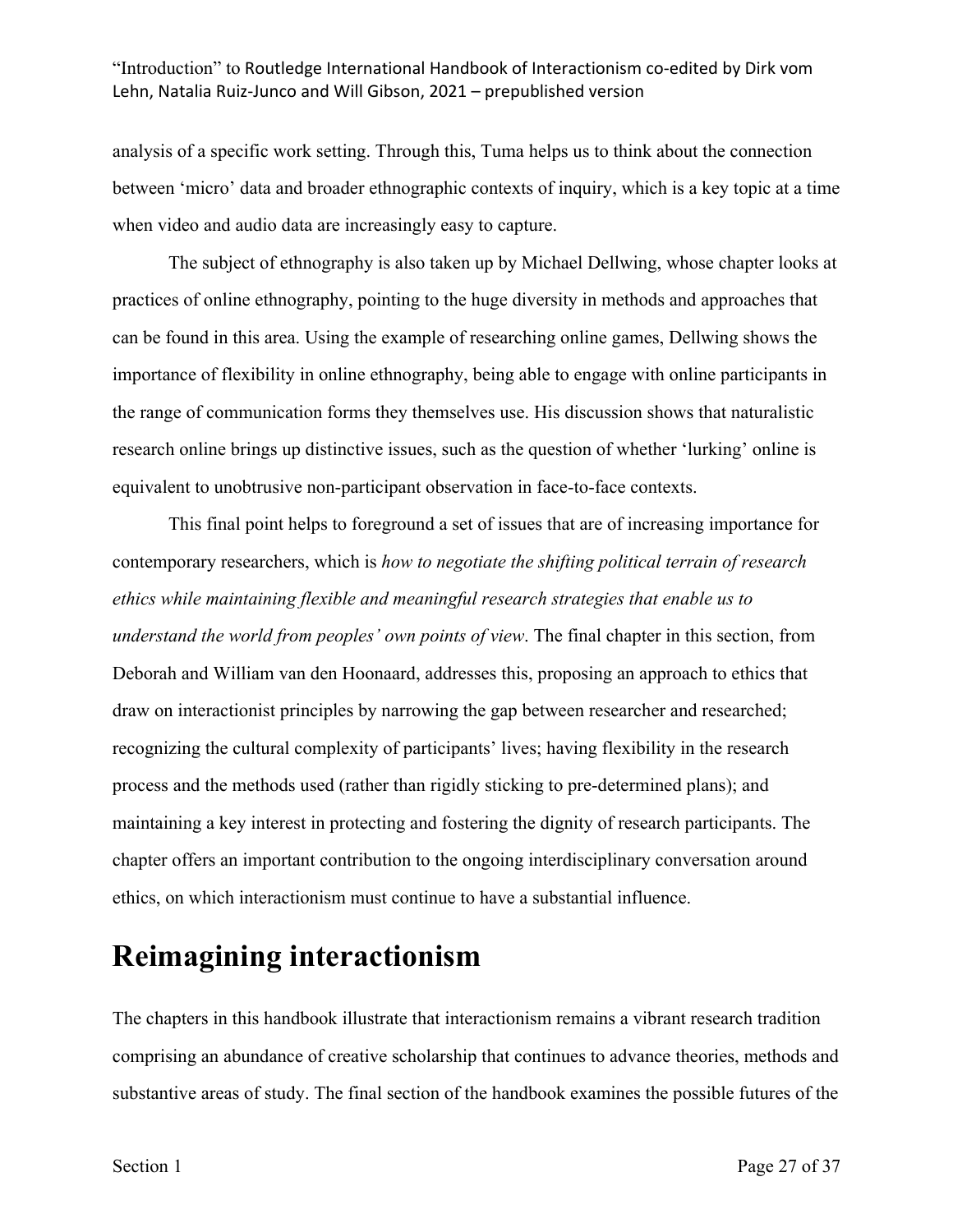field, with the contributors providing powerful and thought-provoking commentaries on interactionism's relevance.

Emilie Whitaker and Paul Atkinson's chapter explores advancements in the collection and analysis of data for interactionist work. Drawing on the claim that interactionism's most substantial contributions have been empirical, Whitaker and Atkinson look at how the ethnographic gaze – so central to our discipline – can be extended by paying attention to the materiality of embodied sensory interaction to the ways that social media (and other technologies) extend interaction over time and across spaces. The chapter makes the strong case that methods are there to pursue disciplinary questions and topics – that *method* is only a means to an end, and that our overall aim should be to use advancements in methods to extend our sociological understanding.

Martyn Hammersley's chapter addresses what he characterizes as the *antinomies* within interactionist thinking: the tensions between focusing on process versus structure and between epistemic versus pragmatic conceptions of meaning. Hammersley's fascinating discussion reflects on how interactionism may come to grips with these tensions, but it also asks whether these tensions are simply areas we must learn to accept, whether they are productive for the advancement of our discipline or are actually impediments to advancement.

Kent Sandstrom, Lisa-Jo van den Scott, and Gary Fine recognize interactionism's internal divisions. For these authors, interactionism finds itself in the midst of an "identity crisis," which cannot be overcome until interactionists drop what they characterize as the attitude of a 'resistance movement' and desist from fighting over dominance to define the 'central mission' of interactionism. Instead, they suggest that interactionism should embrace a commitment to 'a pragmatic and richly interpretive approach to social life – highlighting meanings, symbol creation, and interaction' (P.).

Finally, Linda Belgrave, Kapriskie Seide and Kathy Charmaz argue a different point. Their chapter endorses a revised pragmatism – based on a critical gaze to address the limitations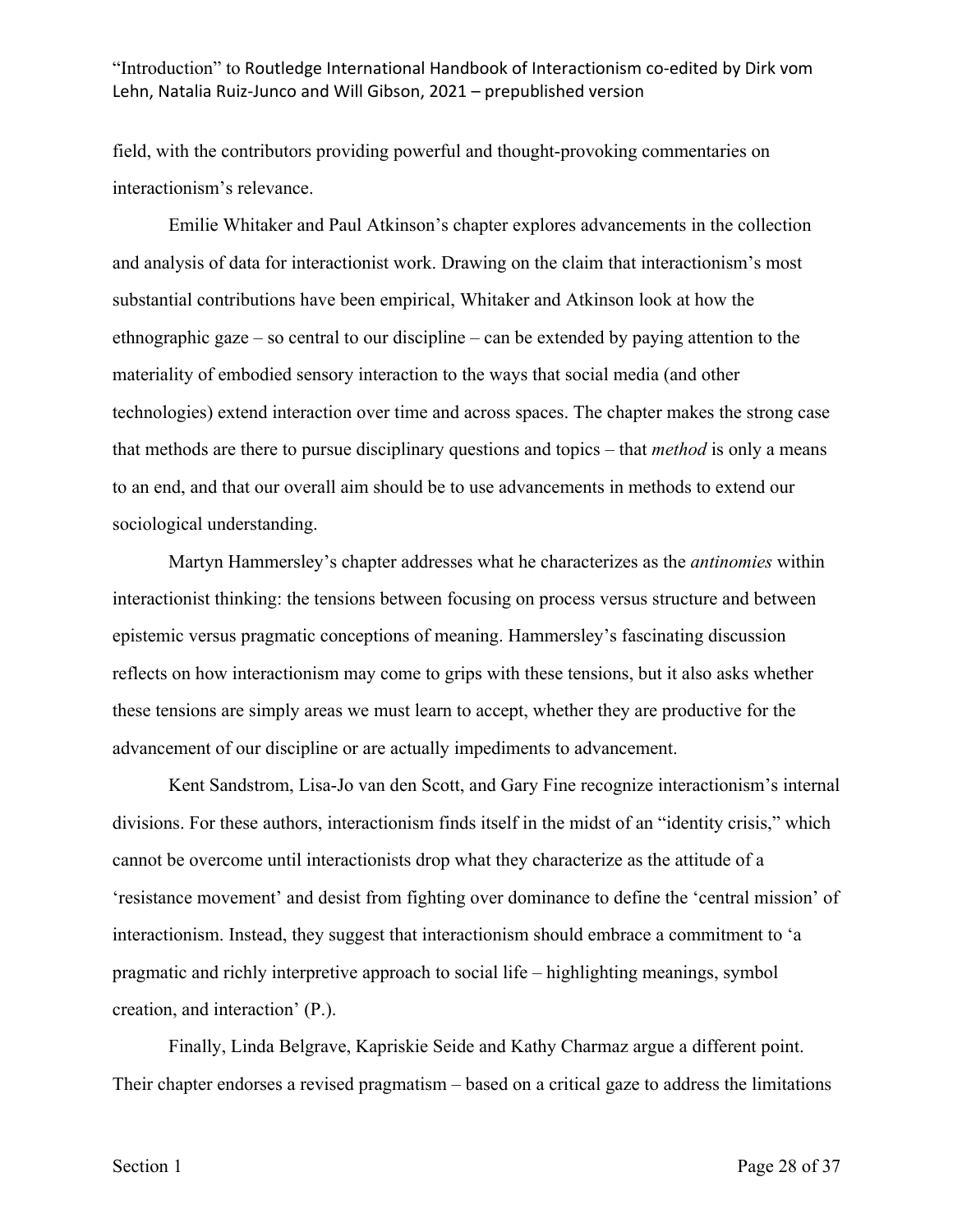of its founders – particularly in terms of their [at best] 'color blindness' – and proposes the application of constructivist grounded theory and situational analysis to advance social justice goals. The authors propose two forms for this advancement: systematically questioning takenfor-granted meanings that reproduce systems of oppression (particularly in relation to neoliberalism) and making the perspectives of marginalized communities a central focus by combining interactionist methodologies with other methodologies.

In sum, the final section of this handbook points to three distinct paths to reimagine interactionism: working to resolve its antinomies or epistemological (and political) tensions; preserving its essence while letting go of the struggle for theoretical dominance and purity and reviewing and renewing its agenda and its methodological frameworks on the basis of the pursuit of social justice. The coming years will tell which of these paths are followed and how we develop and change as a discipline along the way.

### **Note**

### **References**

- Adams, Tony E., Stacy Holman Jones, & Carolyn Ellis (2014). *Autoethnography*. Oxford and New York: Oxford University Press.
- Atkinson, Paul, & Housley, William (2003). *Interactionism* (1st ed.). London and Thousand Oaks, CA: Sage.
- Becker, Howard S., & Michal M. McCall (Eds.) (1993). *Symbolic Interaction and Cultural Studies*. Chicago and London: University of Chicago Press.
- Bittner, Egon (1967). The Police on Skid-Row: A Study of Peace Keeping. *American Sociological Review,* 32(5), 699–715.
- Blank, Grant (2006). *Critics, Ratings, and Society: The Sociology of Reviews*. Lanham: Rowman & Littlefield Publishers.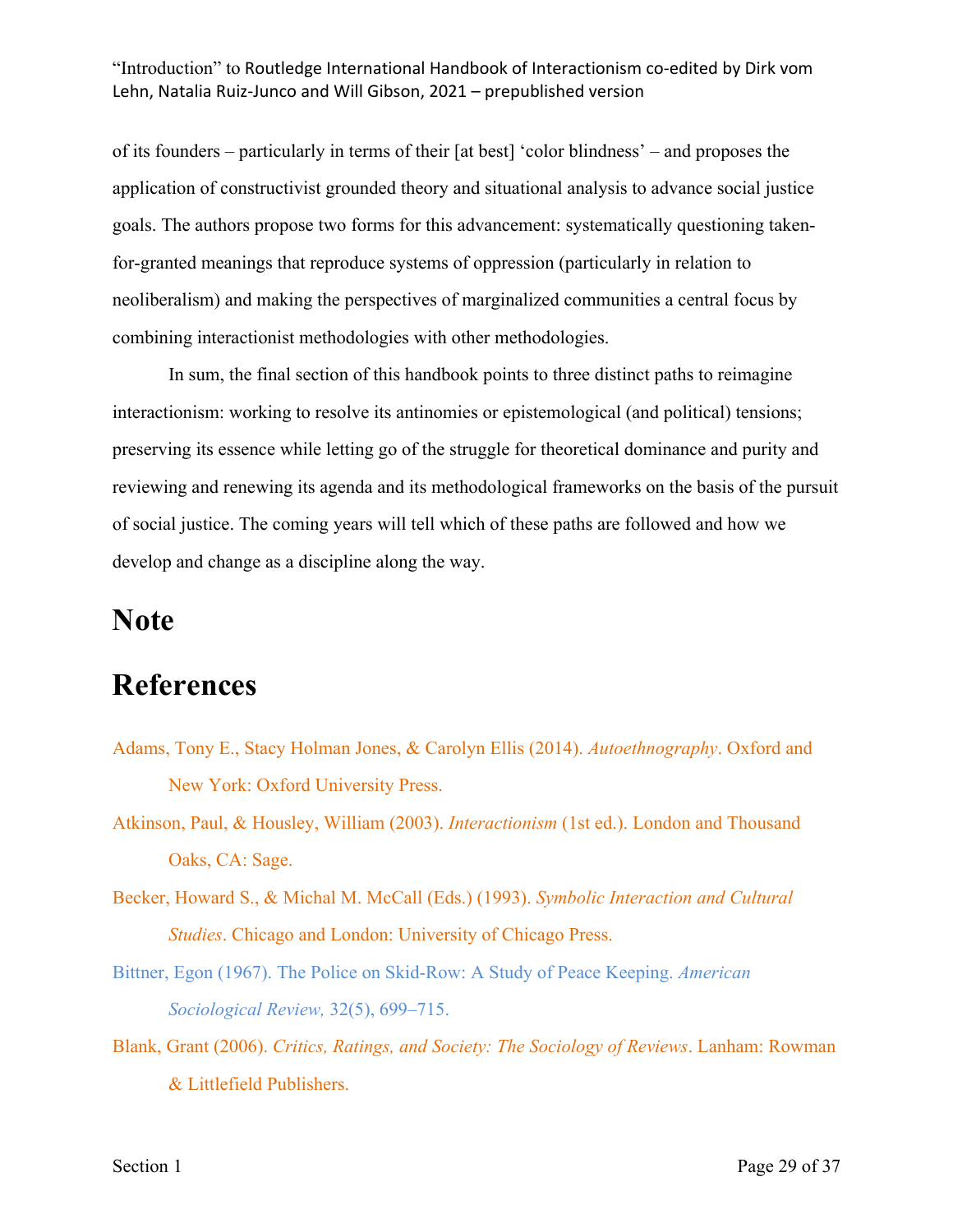- Blumer, Herbert (1969). *Symbolic Interactionism: Perspective and Method*. New York: Prentice Hall.
- Bryant, Antony, & Charmaz, Kathy (Eds.) (2007). *The SAGE Handbook of Current Developments in Grounded Theory* (2nd ed.). Thousand Oaks, CA: Sage.
- Bulmer, Martin (1984). *The Chicago School of Sociology: Institutionalization, Diversity and the Rise of Sociological Research*. Chicago, IL: University of Chicago Press.
- Burgess, Ernest Watson (1967). *The Growth of the City: An Introduction to a Research Project*. New York: Bobbs-Merrill.

Chapoulie, Jean-Michel (2020). *Chicago Sociology*. New York: Columbia University Press.

- Charmaz, Kathy (2006). *Constructing Grounded Theory: A Practical Guide through Qualitative Analysis*. SAGE Publishing.
- Collins, Randall (2004). *Interaction Ritual Chains*. Princeton, NJ: Princeton University Press.
- Couch, Carl J., & Robert A. Hintz (1975). *Constructing Social Life: Readings in Behavioral Sociology from the Iowa School*. Stipes Publishing, LLC.
- Couch, Carl J., & Robert A. Hintz (2017). *Information Technologies and Social Orders* (Mark D. Johns and Shing-Ling S. Chen, Eds., 2nd ed.). London and New York: Routledge.
- Denzin, Norman K. (1992). *Symbolic Interactionism and Cultural Studies: The Politics of Interpretation*. Oxford and New York: Wiley-Blackwell.
- Denzin, Norman K. (2003). The Call to Performance. *Symbolic Interaction,* 26(1), 187–207.
- Desmond, Matthew (2017). *Evicted: Poverty and Profit in the American City*. Penguin.
- Dingwall, Robert, DeGloma, Thomas, & Newmahr, Staci (2012). Editors' Introduction: Symbolic Interaction – Serving the Whole Interactionist Family. *Symbolic Interaction,* 35(1), 1–5. https://doi.org/10.1002/symb.6.
- Dingwall, Robert, & Strong, Phil M. (1985). The Interactional Study of Organizations. *Journal Of Contemporary Ethnography,* 14(2), 205–231.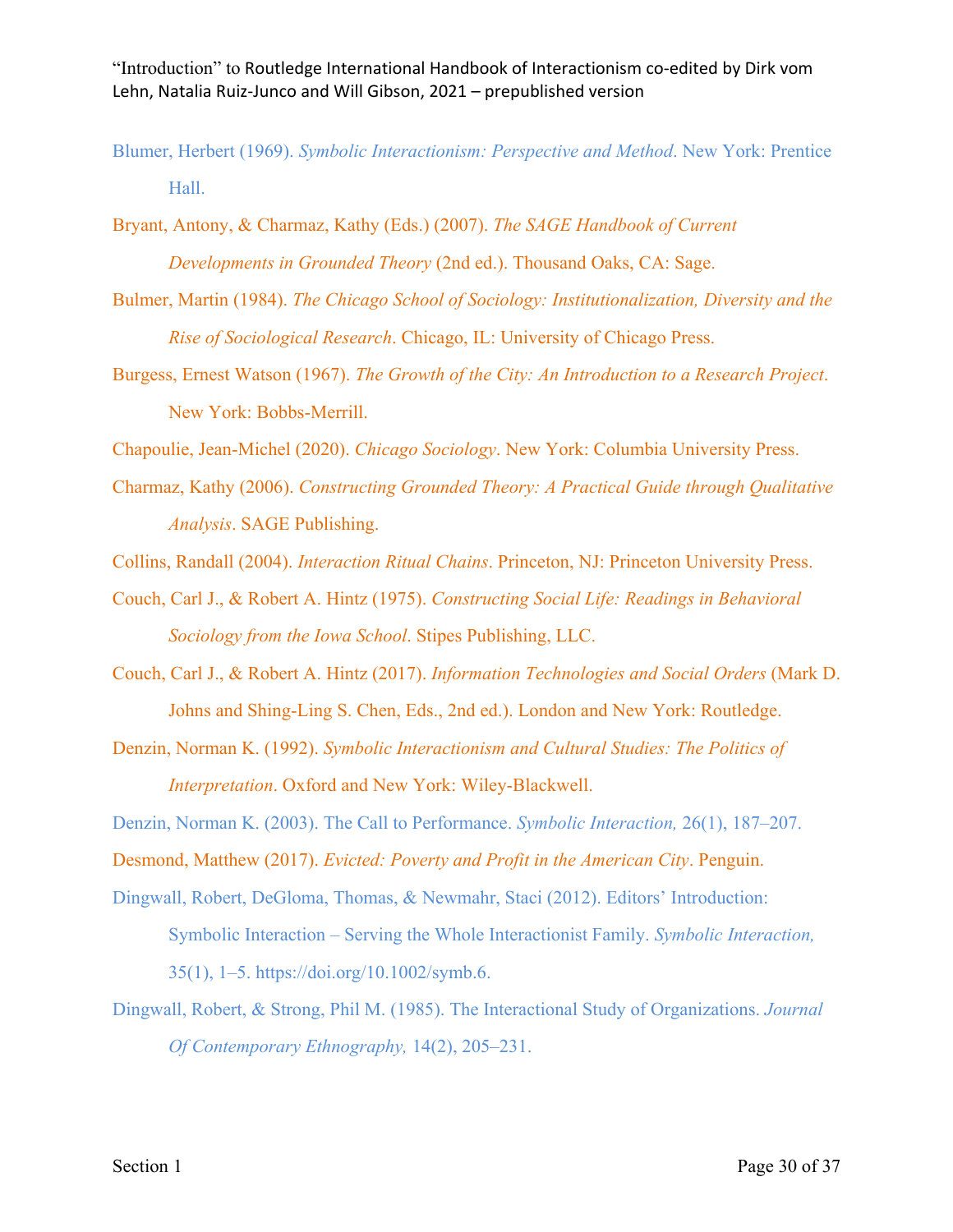- Duck, Waverly (2012). *No Way Out: Precarious Living in the Shadow of Poverty and Drug Dealing*. Chicago and London: University of Chicago Press.
- Emirbayer, Mustafa, & Maynard, Douglas W. (2011). Pragmatism and Ethnomethodology. *Qualitative Sociology,* 34(1), 221–261. https://doi.org/10.1007/s11133-010-9183-8.
- Engdahl, Emma, & Müller, Thaddeus (2015). The European Contribution to Symbolic Interactionism. *Symbolic Interaction,* 38, 431–441. https://doi.org/10.1002/symb.173
- Fine, Gary A. (1993). The Sad Demise, Mysterious Disappearance, and Glorious Triumph of Symbolic Interactionism. *Annual Review of Sociology,* 19, 61–87.
- Fine, Gary Alan (Ed.) (1995). *A Second Chicago School? The Development of a Postwar American Sociology*. Chicago, IL: University of Chicago Press.
- Flaherty, Michael (2011). *The Textures of Time. Agency and Temporal Experience.* Philadelphia: Temple University Press.
- Garfinkel, Harold (1967). *Studies in Ethnomethodology*. Cambridge: Polity Press.
- Garfinkel, Harold (1996). Ethnomethodology's Program. *Social Psychology Quarterly,* 59(1), 5– 21. https://doi.org/10.2307/2787116.
- Garfinkel, Harold (2002). *Ethnomethodology's Program: Working Out Durkheim's Aphorism*. Lanham, Boulder, CO, New York and Oxford: Rowman & Littlefield Publishers.
- Garfinkel, Harold (2006/1948). *Seeing Sociologically: The Routine Grounds of Social Action*. Boulder, CO: Paradigm Publishers.
- Giddens, Anthony (2009). *Sociology*. Cambridge: Polity Press.
- Gioia, Dennis A., Kevin G. Corley, & Aimee L. Hamilton (2013). Seeking Qualitative Rigor in Inductive Research: Notes on the Gioia Methodology. *Organizational Research Methods,* 16(1), 15–31. https://doi.org/10.1177/1094428112452151.
- Glaser, Barney, & Strauss, Anselm (1999/1967). *The Discovery of Grounded Theory: Strategies for Qualitative Research*. New Brunswick, NJ: Routledge.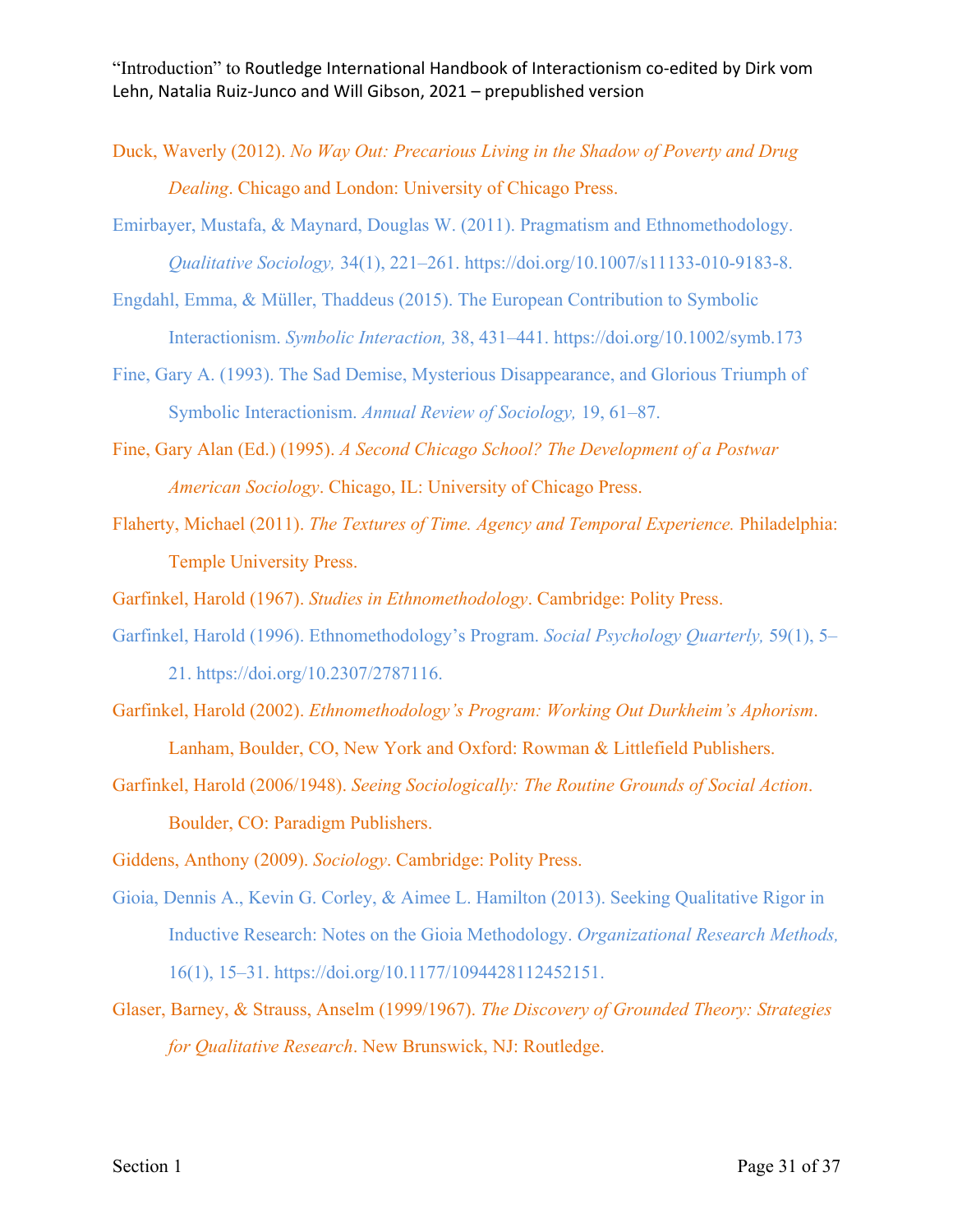Goffman, Alice (2015). *On the Run: Fugitive Life in an American City*. Chicago, IL: University of Chicago Press.

Goffman, Erving (1959). *The Presentation of Self in Everyday Life*. New York: Doubleday.

- Goffman, Erving (1961). *Asylums: Essays on the Social Situation of Mental Patients and other Inmates*. Harmondsworth: Penguin.
- Goffman, Erving (1963). *Stigma.* Notes on the Management of Spoiled Identity. Englewood Cliffs, NJ: Prentice-Hall Inc.
- Goulding, Christina (2002). *Grounded Theory: A Practical Guide for Management, Business and Market Researchers*. London and Thousand Oaks, CA: Sage.
- Heath, Christian, & Luff, Paul (2000). *Technology in Action*. Cambridge: Cambridge University Press.
- Holton, Judith A., & Isabelle Walsh (2017). *Classic Grounded Theory: Applications With Qualitative and Quantitative Data*. Los Angeles: Sage.
- Hughes, Everett C. (1984). *The Sociological Eye: Selected Papers.* New York: Transaction Publishers.
- Joas, Hans (1996). *The Creativity of Action*. Cambridge: Polity Press.
- Kleinman, Sherryl, & Cabaniss, Emily R. (Eds.) (2019). Toward a Feminist Symbolic Interactionism. In Michael Hviid Jacobsen (Ed.), *Critical and Classical Interactionism: Insights from Sociology and Criminology* (pp. 119–137). London: Routledge.
- Knorr-Cetina, Karin (2009). The Synthetic Situation: Interactionism for a Global World. *Symbolic Interaction,* 32(1), 61–87. https://doi.org/10.1525/si.2009.32.1.61.
- Konecki, Krzysztof Tomasz (2011). Visual Grounded Theory: A Methodological Outline and Examples from Empirical Work. *Revija Za Sociologiju,* 41(2), 131–160.
- Low, Jacqueline, & Bowden, Gary (2020). An Embattled Yet Enduring Influence: Introduction to a Special Issue on Blumerian Symbolic Interactionism. *Symbolic Interaction,* 43(4), 575–596. https://doi.org/10.1002/symb.519.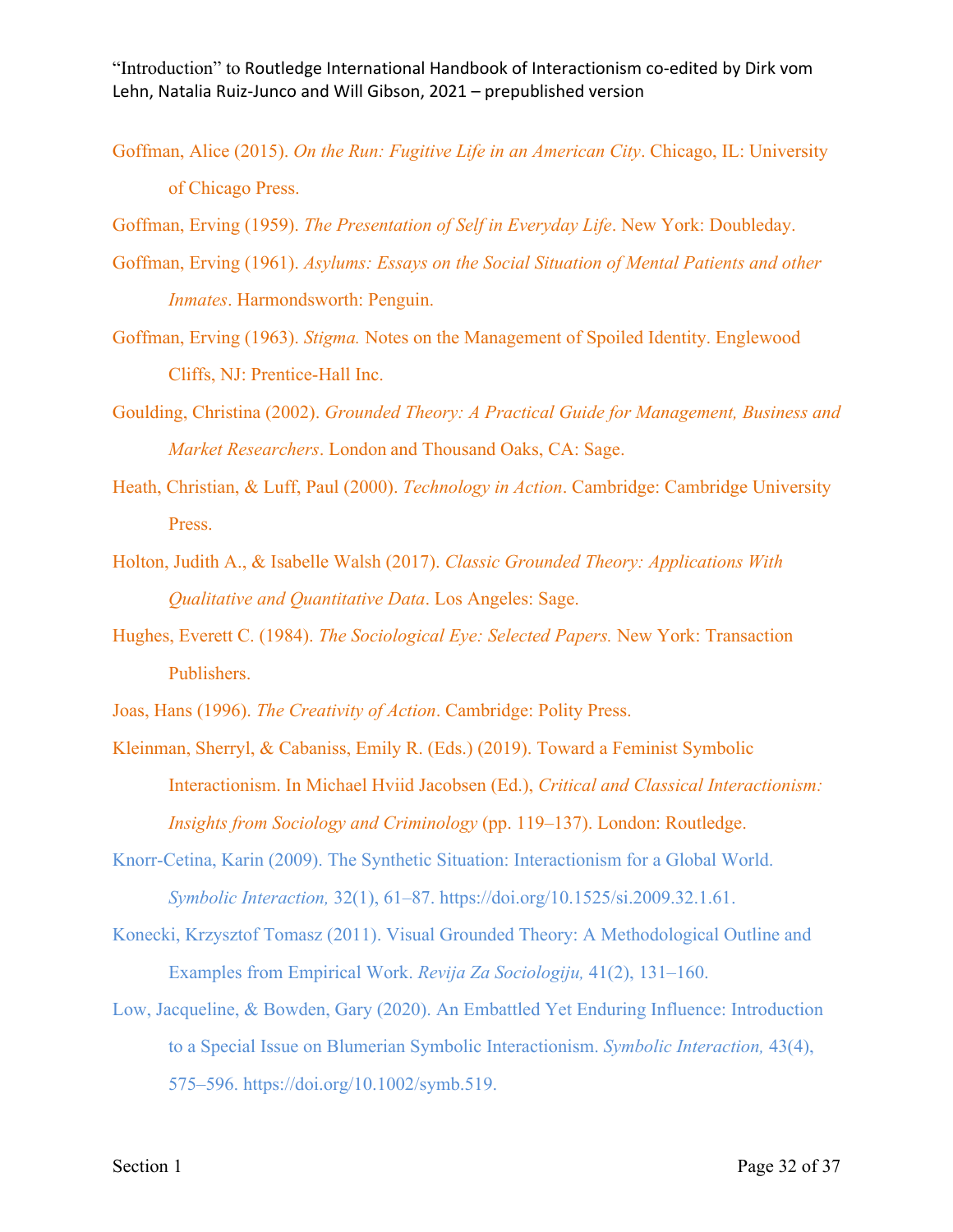- Luff, Paul, Hindmarsh, Jon, & Heath, Christian (Eds.) (2000). *Workplace Studies: Recovering Work Practice and Informing System Design.* Cambridge and New York: Cambridge University Press.
- Maines, David (2001). *The Faultline of Consciousness: A View of Interactionism in Sociology.* New York: Routledge.
- Manning, Peter K. (2008). *The Technology of Policing: Crime Mapping, Information Technology, and the Rationality of Crime Control*. New York: New York University Press.
- Manning, Peter K., & John Van Maanen (1978). *Policing: A View from the Street*. Santa Monica, CA: Goodyear Publishing.
- Manning, Philip, & Maines, David R. (2003). Editorial Introduction: Theory and Method in Symbolic Interactionism. *Symbolic Interaction,* 26(4), 497–500. https://doi.org/10.1525/si.2003.26.4.497.
- Marwick, Alice, & boyd, danah (2011). To See and Be Seen: Celebrity Practice on Twitter. *Convergence: The International Journal of Research into New Media Technologies,* 17(2), 139–158. https://doi.org/10.1177/1354856510394539.
- McGinty, Patrick J. W. (2014). Divided and Drifting: Interactionism and the Neglect of Social Organizational Analyses in Organization Studies. *Symbolic Interaction,* 37(2), 155–186. https://doi.org/10.1002/symb.101.
- Mead, George Herbert (1967/1934). *Mind, Self, and Society from the Perspective of a Social Behaviorist.* Chicago, IL: University of Chicago Press.
- Mead, George Herbert (1967/1938). *Philosophy of the Act by George Herbert Mead*. Chicago and London: University of Chicago Press.

Mead, George Herbert (2002). *The Philosophy of the Present*. Amherst, NY: Prometheus.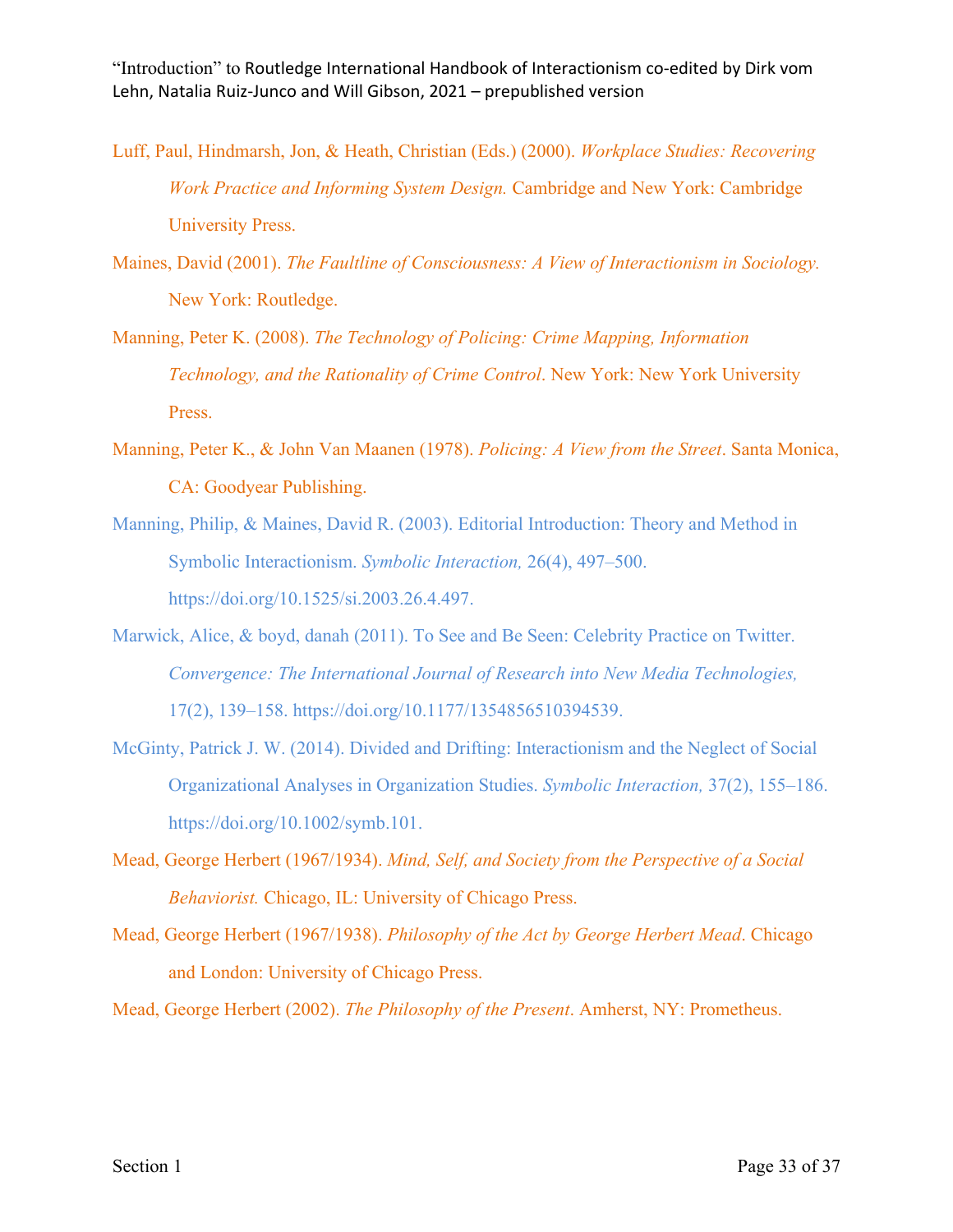- Meehan, Albert J. (1993). Internal Police Records and the Control of Juveniles: Politics and Policing in a Suburban Town. *The British Journal of Criminology,* 33(4), 504–524. https://doi.org/10.1093/oxfordjournals.bjc.a048356.
- Meehan, Albert J., & Michael C. Ponder (2002). Race and Place: The Ecology of Racial Profiling African American Motorists. *Justice Quarterly,* 19(3), 399–430. https://doi.org/10.1080/07418820200095291.
- Meltzer, Bernard N., Petras, John W., & Reynolds, Larry T. (1975). *Symbolic Interactionism: Genesis, Varieties Critics'*. London, Henley and Boston: Routledge & Kegan Paul Books.
- Milligan, Melinda J. (2007). Buildings as History: The Place of Collective Memory in the Study of Historic Preservation. *Symbolic Interaction,* 30(1), 105–123. https://doi.org/10.1525/si.2007.30.1.105.
- Müller, Thaddeus (Ed.) (2015). *Contributions from European Symbolic Interactionists: Conflict and Cooperation.* Bingley: Emerald.
- Musolf, Gil Richard (2003). The Chicago School. In Larry T. Reynolds & Nancy J. Herman-Kinney (Eds.), *Handbook of Symbolic Interactionism* (pp. 91–117). Walnut Creek, CA: AltaMira Press.
- Musolf, Gil Richard (2016). *The Astructural Bias Charge: Myth or Reality?* Bingley: Emerald.
- Park, Robert E., & Burgess, Ernest W. (1967). *The City*. Chicago and London: University of Chicago Press.
- Plummer, Ken, & Turner, Bryan S. (2000). A World in the Making: Symbolic Interactionism in the Twentieth Century. In *The Blackwell Companion to Social Theory* (pp. 193–222). Oxford and New York: Blackwell.
- Prus, Robert (1987). Generic Social Processes: Maximizing Conceptual Development in Ethnographic Research. *Journal of Contemporary Ethnography,* 16(3), 250–293. https://doi.org/10.1177/0891241687163002.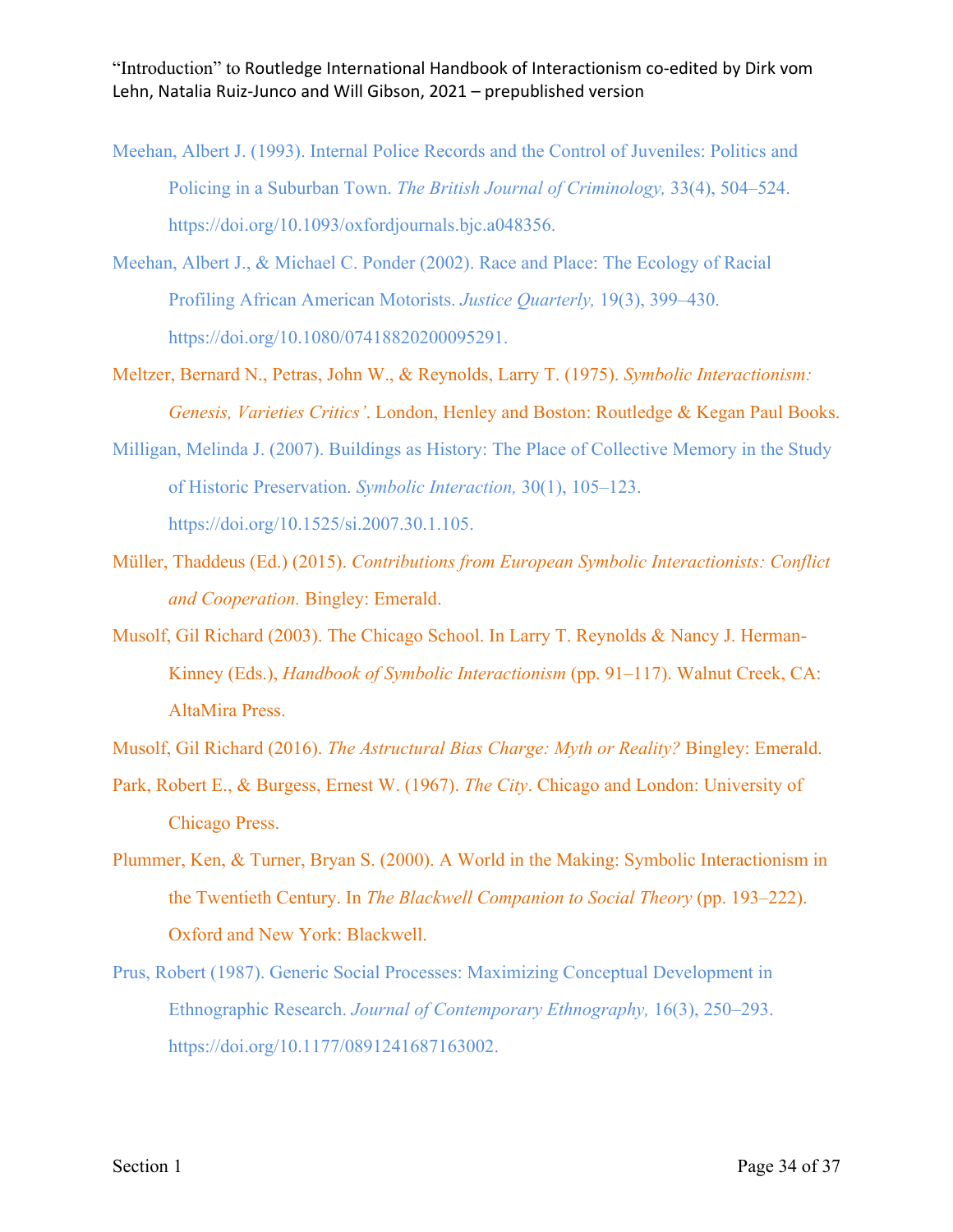- Rawls, Anne W. (2002). Editor's Introduction. In Anne W. Rawls (Ed.), *Ethnomethodology's Program: Working Out Durkheim's Aphorism* (pp. 1–64). Lanham, MD: Rowman & Littlefield.
- Rawls, Anne W. (2006). Respecifying the Study of Social Order Garfinkel's Transition from Theoretical Conceptualization to Practices in Details. In Harold Garfinkel (Ed.), *Seeing Sociologically* (pp. 1–97). Boulder, CO: Paradigm Publishers.
- Redman-MacLaren, Michelle, & Mills, Jane (2015). Transformational Grounded Theory: Theory, Voice, and Action. *International Journal of Qualitative Methods,* 14(3), 1–12. https://doi.org/10.1177/160940691501400301.
- Reynolds, Larry T., & Herman-Kinney, Nancy J. (Eds.) (2003). *Handbook of Symbolic Interactionism*. Walnut Creek, CA: AltaMira Press.
- Reynolds, Larry T., Herman-Kinney, Nancy J., Knottnerus, John David, Meltzer, Bernard N., Musolf, Gil Richard, & Prendergast, Christopher (1993). *Interactionism: Exposition and Critique* (3rd ed.). Dix Hills, NY: AltaMira Press.
- Richardson, Laurel (2016). *Seven Minutes from Home: An American Daughter's Story*. Sense Publishers.
- Rodner, Victoria, Roulet, Thomas J., Kerrigan, Finola, & Lehn, Dirk vom (2019). Making Space for Art: A Spatial Perspective of Disruptive and Defensive Institutional Work in Venezuela's Art World. *Academy of Management Journal,* 63(4), 19054–1081. https://doi.org/10.5465/amj.2016.1030.
- Rose, Arnold M. (Ed.) (1971/1962). *Human Behavior and Social Processes: An Interactionist Approach*. London: Routledge & Kegan Paul Books.
- Ruiz-Junco, Natalia (2017). Advancing the Sociology of Empathy: A Proposal: Advancing the Sociology of Empathy. *Symbolic Interaction,* 40(3), 414–435. https://doi.org/10.1002/symb.306.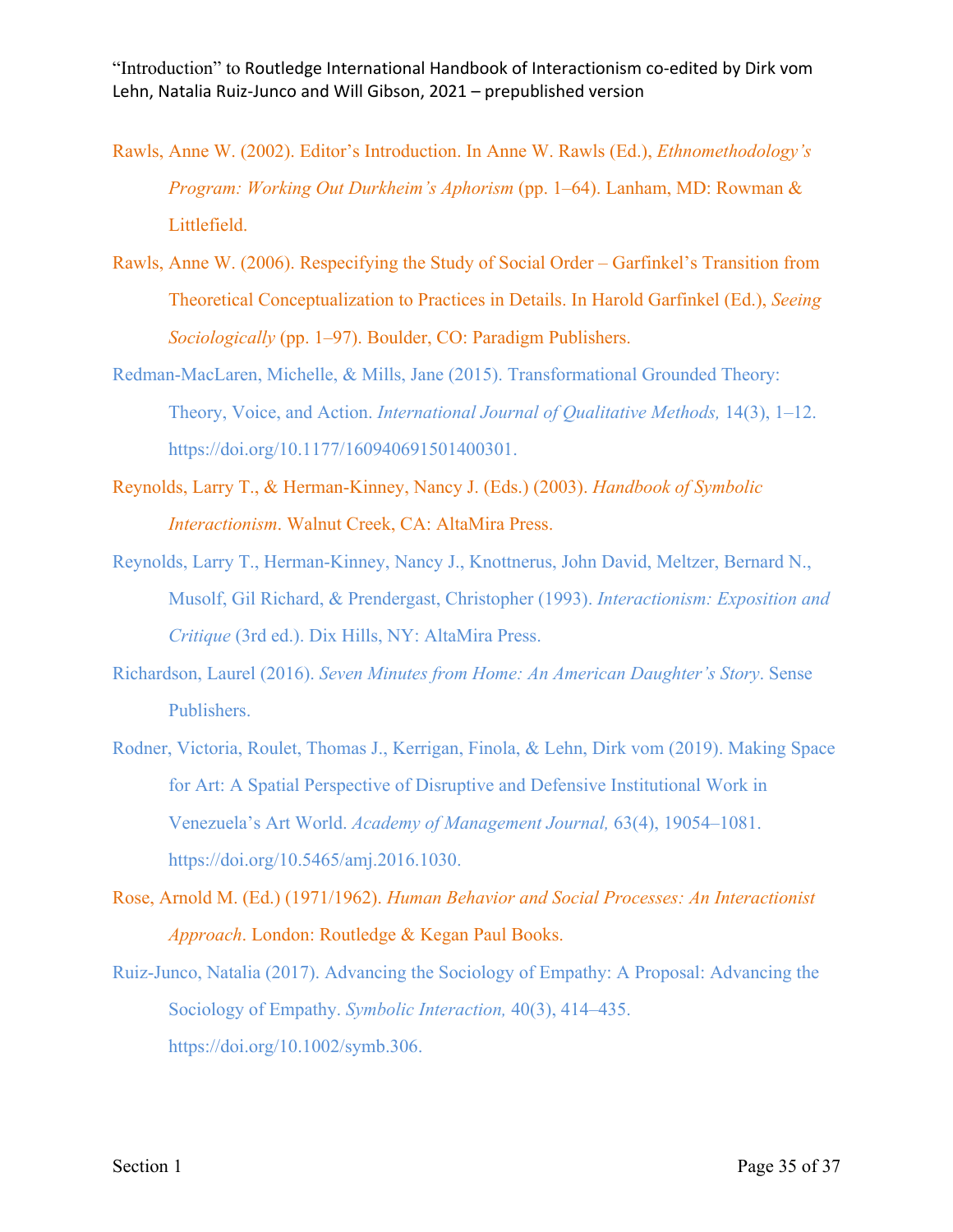- Ruiz-Junco, Natalia, & Brossard, Baptiste (Eds.) (2020). *Updating Charles H. Cooley*. London and New York: Routledge.
- Scheff, Thomas J. (1999). *Being Mentally Ill: A Sociological Study* (3rd ed.). New York: Routledge.
- Schneider, Christopher J. (2016). *Policing and Social Media: Social Control in an Era of New Media*. Boulder, CO: Lexington Books.
- Schreiber, Rita, & Stern, Phyllis Noerager (2001). *Using Grounded Theory in Nursing*. First Edition. New York: Springer.
- Strauss, Anselm C., & Corbin, Juliet M. (1997). *Grounded Theory in Practice*. London: SAGE Publishing.
- Strauss, Anselm C., Schatzman, Leonard, Erlich, Danuta, Bucker, Rue, & Sabshin, Melvin (1963). The Hospital and its Negotiated Order. In Elliot Friedson (Ed.), *The Hospital in Modern Society*. New York: Free Press.
- Stuart, Forrest (2018). *Down, Out, and Under Arrest: Policing and Everyday Life in Skid Row*. London and Chicago, IL: University of Chicago Press.
- Stuart, Forrest (2020). *Ballad of the Bullet: Gangs, Drill Music, and the Power of Online Infamy*. Princeton, NJ: Princeton University Press.
- Szymanski, Margret, & Whalen, Jack (2010). *Making Work Visible: Ethnographically Grounded Case Studies of Work Practice*. Cambridge: Cambridge University Press.
- To, Sandy (2013). Understanding *Sheng Nu* ("Leftover Women"): The Phenomenon of Late Marriage among Chinese Professional Women. *Symbolic Interaction,* 36, 1–20. https://doi.org/10.1002/symb.46
- Turner, Jonathan H., & Stets, Jan E. (2010). *The Sociology of Emotions*. Cambridge: Cambridge University Press.
- Vannini, Phillip (2008). The Geography of Disciplinary Amnesia: Eleven Scholars Reflect on the International State of Symbolic Interactionism'. In Norman K. Denzin, James Salvo, &